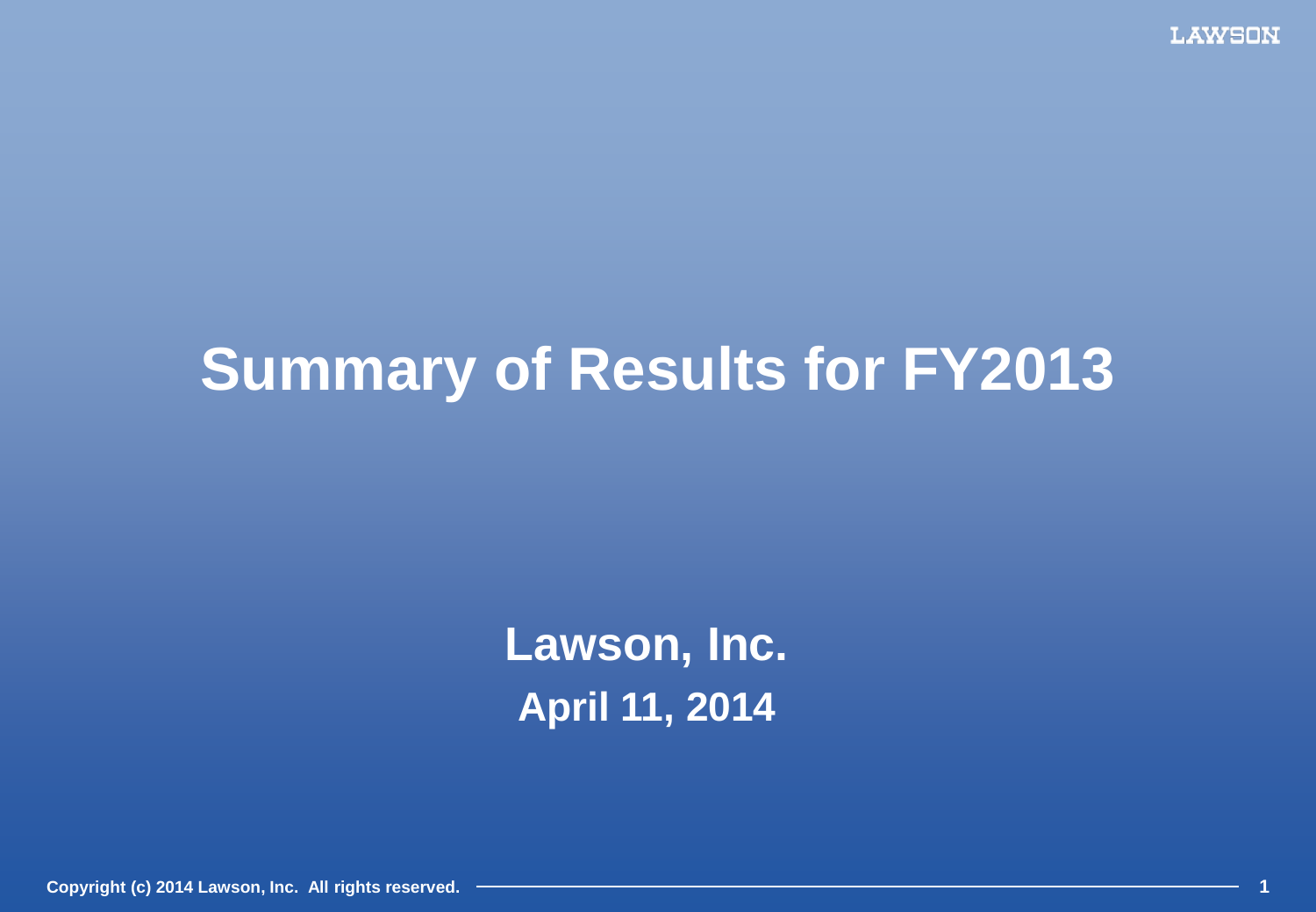# **Financial Results for FY2013**

**Katsuyuki Imada Executive Vice President Corporate Strategy Assistant to CFO Corporate Planning Office, Division Director**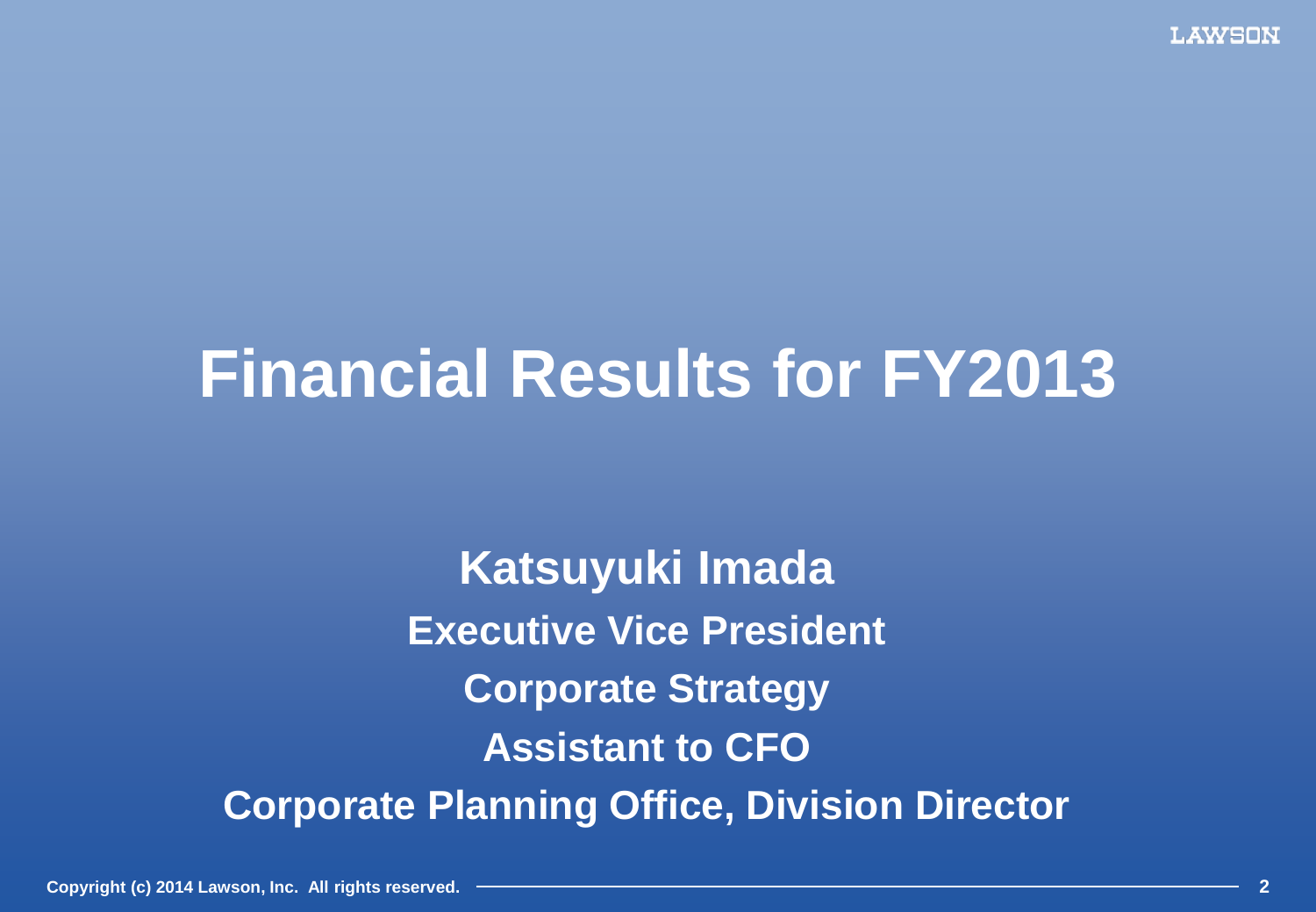## Earnings Summary of FY2013

|                                 | FY2011  | FY2012  |         | <b>FY2013</b> |                |
|---------------------------------|---------|---------|---------|---------------|----------------|
| (Consolidated: Billions of yen) | Actual  | Actual  | Actual  | YoY           | vs. Plan       |
| Net sales of all stores         | 1,825.8 | 1,906.5 | 1,945.3 | 102.0%        | 97.9%          |
| Operating profit                | 61.7    | 66.2    | 68.1    | 102.8%        | 97.3%          |
| Operating profit ratio          | 3.4%    | 3.5%    | 3.5%    | $±0.0\%P$     | $±0.0\%P$      |
| <b>Recurring profit</b>         | 61.7    | 65.9    | 68.8    | 104.5%        | 100.7%         |
| Net profit                      | 24.8    | 33.1    | 37.9    | 114.4%        | 105.8%         |
| EPS (Yen)                       | 249.17  | 332.20  | 380.04  | $+47.84$      | $+20.68$       |
| Dividend per share (Yen)        | 180     | 200     | 220     | $+20$         |                |
| <b>ROE</b>                      | 12.0%   | 15.2%   | 16.1%   | $+0.9%P$      | $+0.8%P$       |
| Total no. of stores in Japan    | 10,457  | 11,130  | 11,606  | $+476$        | $\triangle$ 24 |

Note: The number of stores is a total number of convenience stores in Japan operated by the Lawson group.

Note: Change vs. the plan indicates comparison with the plan announced at the second quarter of FY2013

Consolidated operating profit increased 2.8% YoY but fell short of the plan by 2.7%.

In order to raise profits at franchise stores, expenditures were made to accelerate the addition

of MACHI cafés at stores and our in-store kitchen facility, Machikado Chubo, as well as assisting

improvement of the assortment of merchandise. This resulted in falling short of the operating profit plan.

■ Consolidated net profit exceeded the plan by 2.0 billion yen and achieved a 14.4% YoY growth

In addition to a significant increase in recurring profit, the amount of deferred income taxes

decreased as business restructuring of Ninety-nine Plus led to realizing an income tax effect

on subsidiary shares. Hence, net profit was up 4.7 billion yen, achieving a double-digit YoY growth.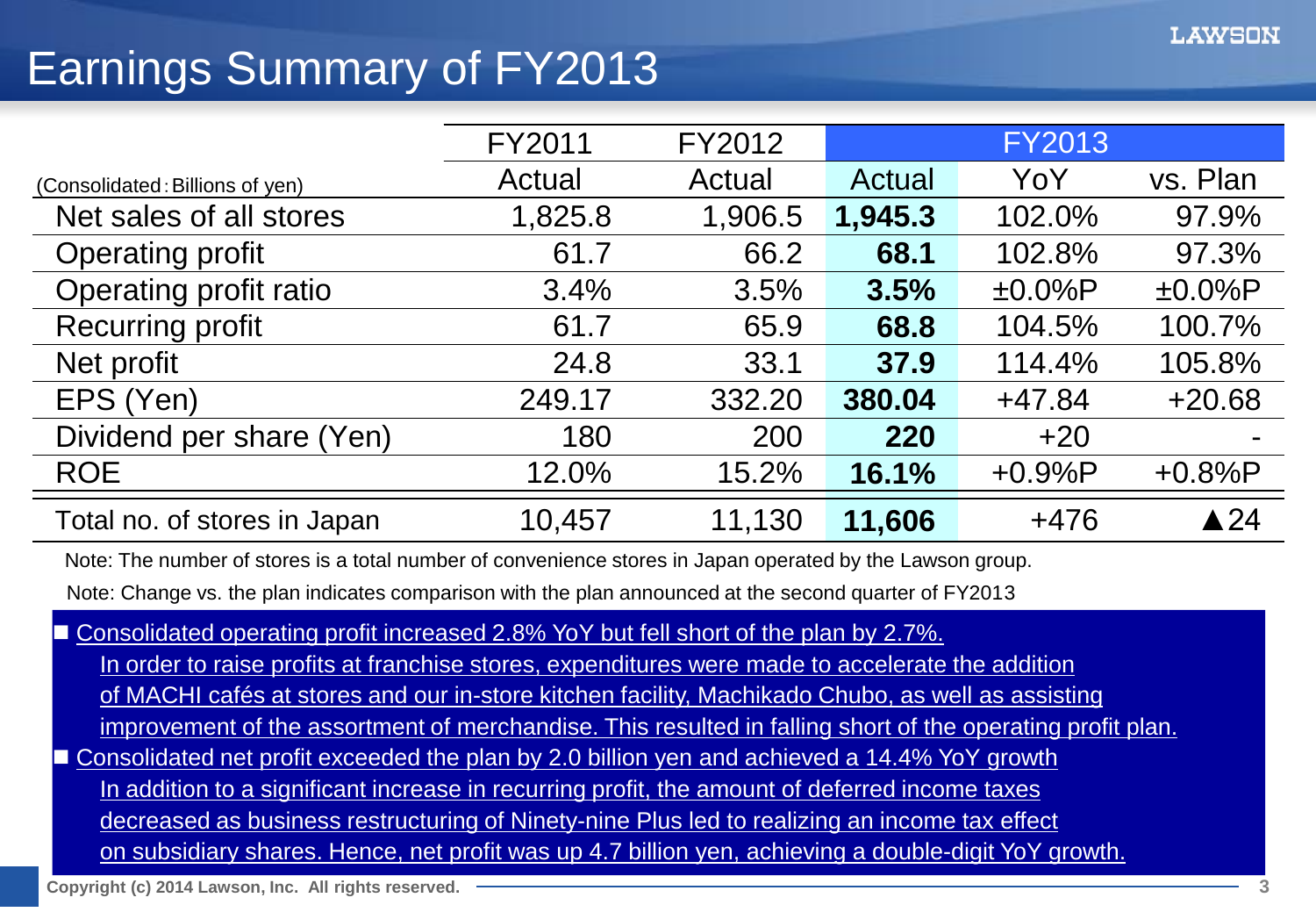## Existing Stores (Non-Consolidated\*) \* excluding LAWSON MART/LAWSON STORE100 business



Gross profit margin difference (YoY, Right) Gross profit margin difference, excl. cigarette sales (YoY, Right) Existing stores gross profit(YoY, Left) Existing stores sales (YoY, Left)

- The existing store sales YoY growth target was achieved, by an increase of 0.1% in the 2nd half and a decrease of 0.2% for the full year, despite the adverse impact from inclement weather in the 1st half.
- Gross profit margin improved 0.5 ppt, due to contributions by over-the-counter fast foods, processed foods, and non-food products. Excluding cigarettes, gross profit margin improved 0.4 ppt YoY.
- As a result, gross profit of existing stores, which directly links to profit of franchised stores, increased 1.5% YoY.

LAWSON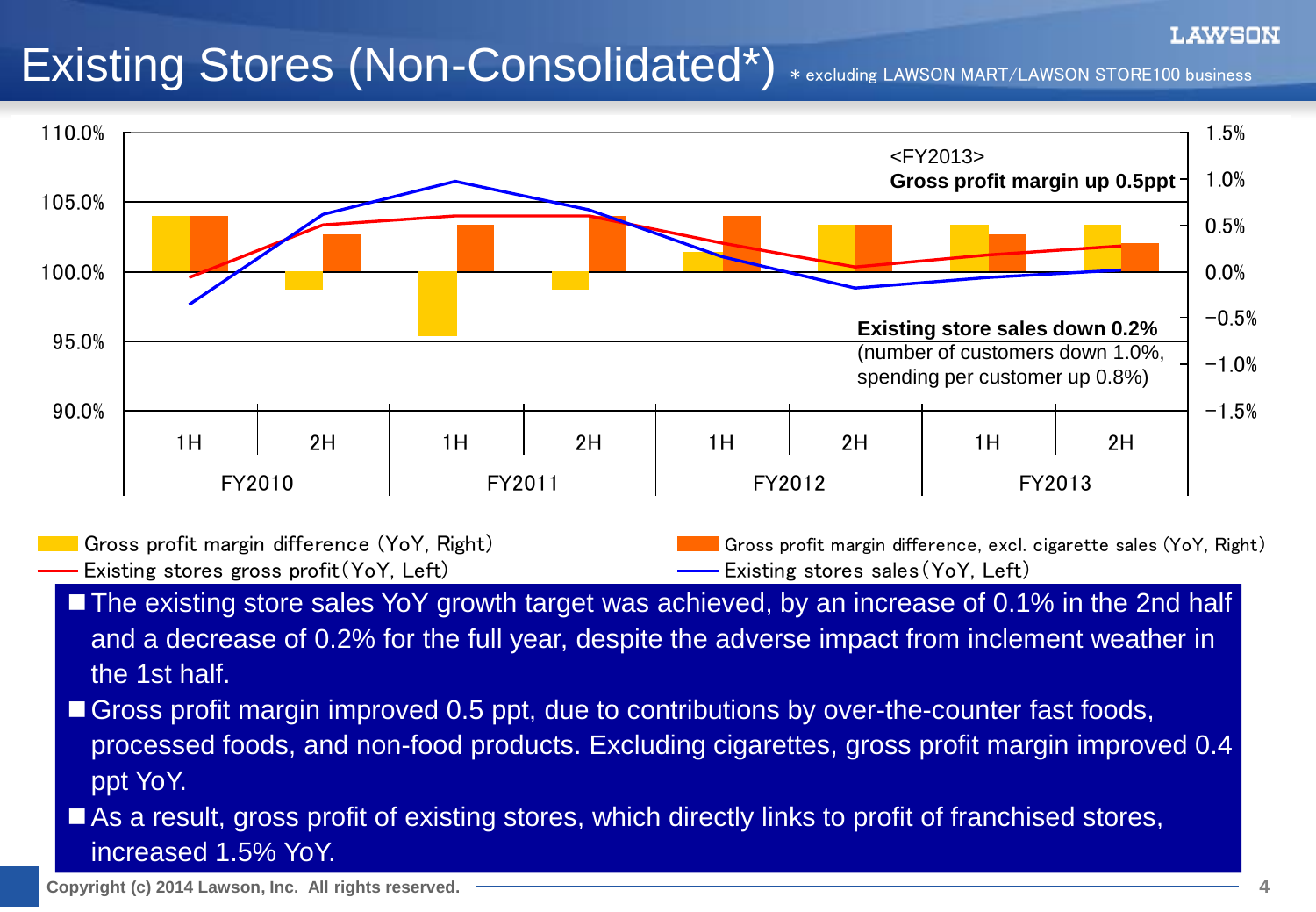## Store Openings (Non-Consolidated\*) \*excluding LAWSON MART/LAWSON STORE100 business



- Stores opened: 65 less than planned, due to a drop in transfer aimed at enhancing existing stores, and qualityfocused location selection. As a result of sticking to the profit-focused store opening policy, average daily sales per new store were higher than the previous year, at 506,000 yen.
- Stores closed: 48 less than planned, due to the effects of measures to enhance existing stores and improve store owners' profits.
- **Plan for FY2014** (excluding LAWSON MART and LAWSON STORE100): 980 openings, 400 closures, and net increase of 580 stores (including 90 converted Keihanna stores)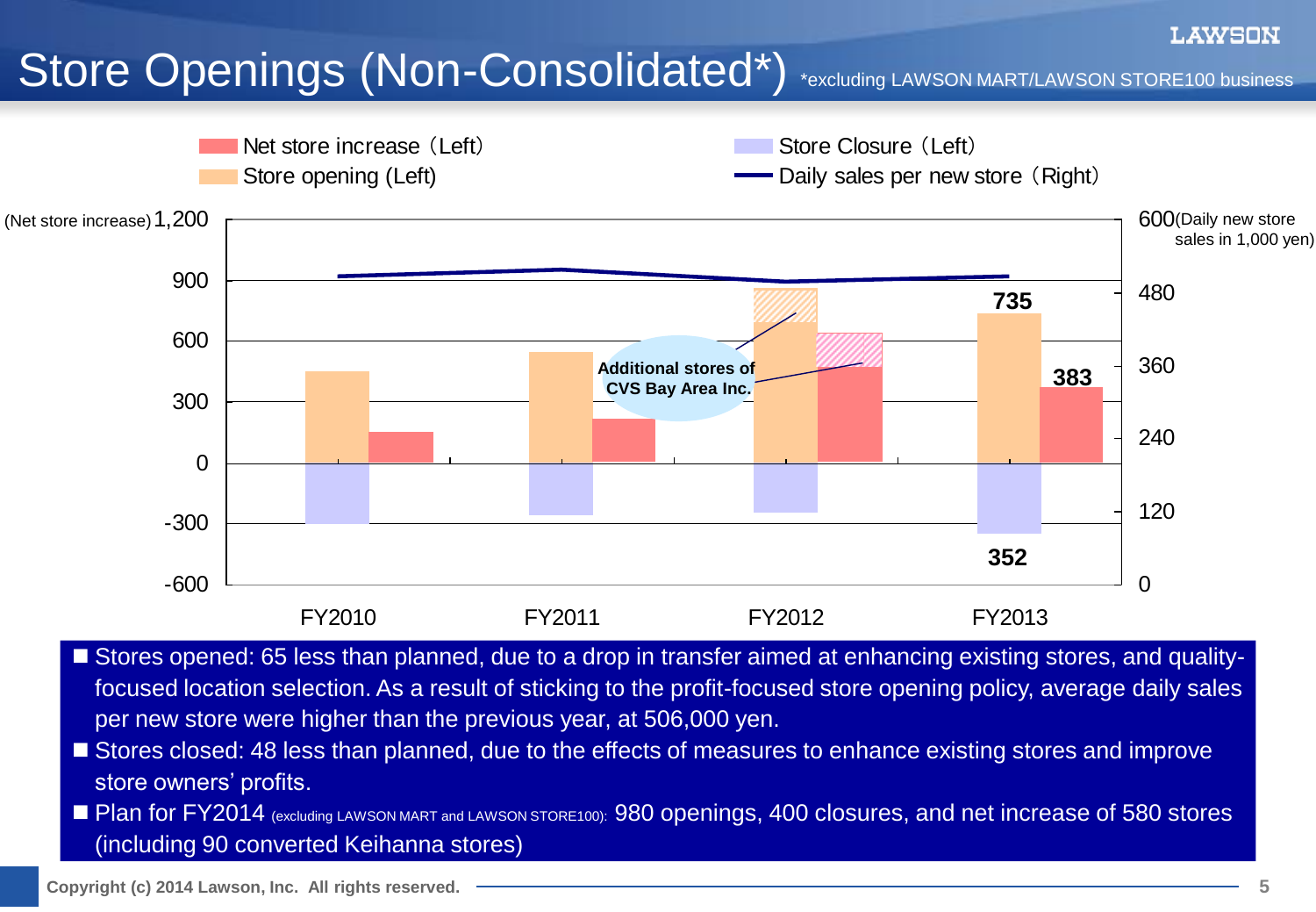## Key Components of SG&A Expenses

|                                            |                                                            |                                                                                                                                                                         |                 | <b>FY2014</b>                                                                              |
|--------------------------------------------|------------------------------------------------------------|-------------------------------------------------------------------------------------------------------------------------------------------------------------------------|-----------------|--------------------------------------------------------------------------------------------|
|                                            | Actual                                                     | Actual                                                                                                                                                                  | Change          | <b>Forecast</b>                                                                            |
| Selling, general & administrative expenses | 198.7                                                      | 213.9                                                                                                                                                                   | $+15.2$         | Increase 10-15%                                                                            |
| $<$ Major Strategic Expenses $>$           |                                                            |                                                                                                                                                                         |                 | *Including the impact of around 5% from the<br>business restructuring of Ninety-nine Plus. |
| Personnel expenses                         | 34.9                                                       | 35.8                                                                                                                                                                    | 0.9             | Increase 0-5%                                                                              |
| T-related expenses                         | 15.0                                                       | 14.7                                                                                                                                                                    | $\triangle$ 0.3 | Increase 0-5%                                                                              |
|                                            |                                                            |                                                                                                                                                                         |                 |                                                                                            |
| Advertising and promotional expenses       | 10.6                                                       | 9.0                                                                                                                                                                     | -1.6            | Increase 5-10%                                                                             |
|                                            | 276.3                                                      | 290.4                                                                                                                                                                   | $+14.1$         | Increase 0-5%                                                                              |
|                                            |                                                            |                                                                                                                                                                         |                 |                                                                                            |
| <b>Compared to Fiscal 2012</b>             |                                                            |                                                                                                                                                                         |                 |                                                                                            |
|                                            | (Billions of yen)<br><b>Consolidated SG&amp;A expenses</b> | (Hardware leasing, software amortization, maintenance, etc.)<br>Note) Non-consolidated result of FY2013 and forecast of FY2014 include the figures of Ninety-nine Plus. | <b>FY2012</b>   | <b>FY2013</b><br><b>Compared to Plan</b>                                                   |

**Consolidated Non-consolidated**

**Consolidated** 

Non-consolidated

- $\triangleright$  Advertising and promotional expenses: Impacted by the group internal transaction with SCI, a subsidiary serving supply chain management of convenience store businesses. (Excluding this, adjusted expenses increased by 6%). In addition, costs were incurred for improving the assortment of merchandise based on new FC contracts.
	- $\triangleright$  Other: Increase in expenses for facilities, due to net increase in stores, refurbishing, introduction of MACHI café and Machikado Chubo, etc.
- ▶ Decrease in expenses caused by LAWSON STORE100 being franchised and reduction of expenses for the Lawson ATM Networks. This led to a smaller difference in expenses on a consolidated base from those on an non-consolidated base.

(Consolidated) 1.0 billion yen more than the plan. Aggressive introduction of MACHI café and Machikado Chubo; increase in staff to enhance new store development

(Non-consolidated) 1.4 billion yen less than the plan.

▶ Held down LAWSON STORE100 openings ahead of conversions to LAWSON MART; drop in openings in Shanghai

**Consolidated Non-consolidated**

**Consolidated** 

Non-consolidated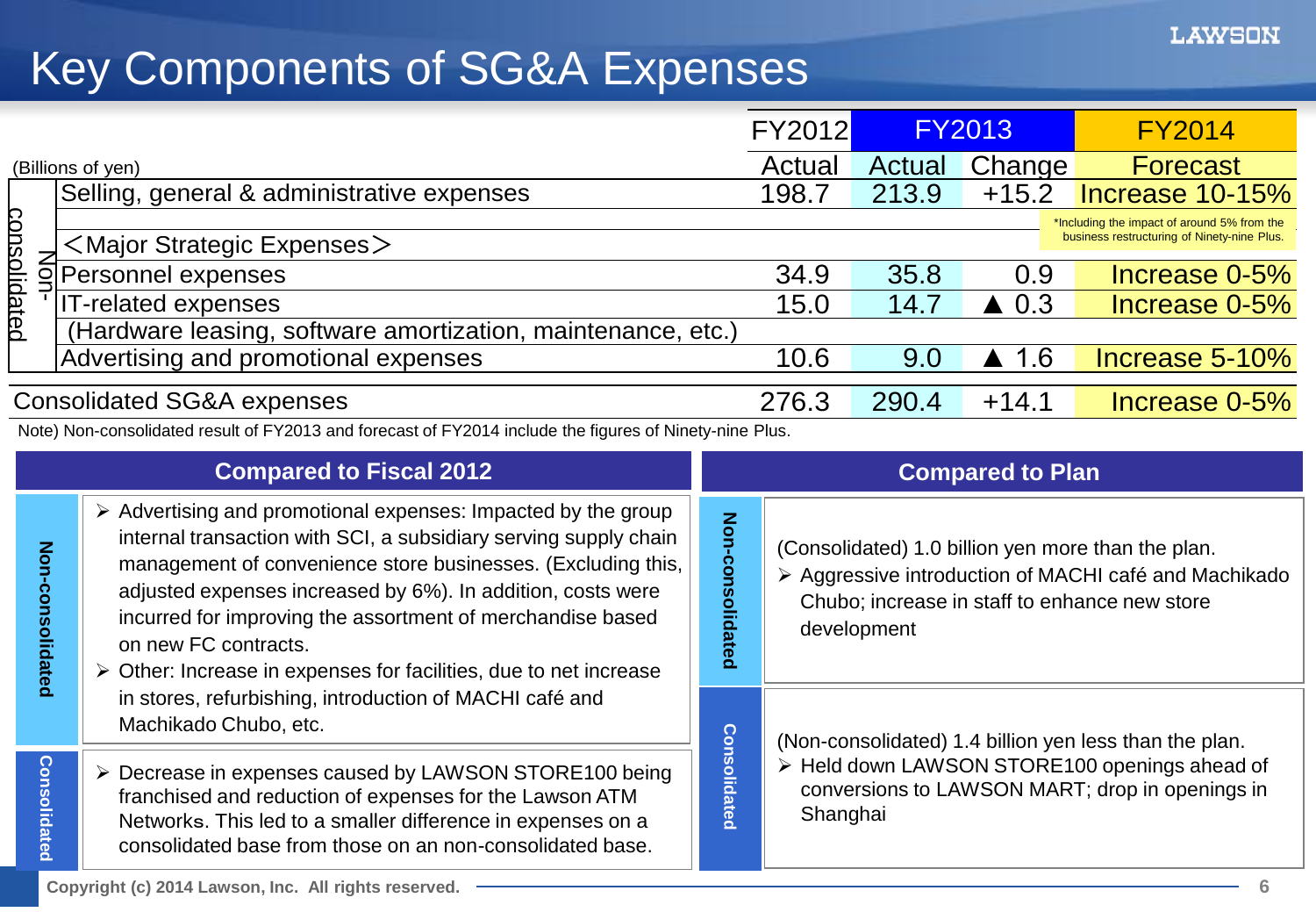## Earnings of Major Subsidiaries

| $\leq$ Operating Profit of Major Subsidiaries $\geq$ | <b>FY2013</b> | (Billions of yen)<br><b>FY2014</b> |                  |                  |                  |
|------------------------------------------------------|---------------|------------------------------------|------------------|------------------|------------------|
|                                                      | FY-end        | Ownership                          | Actual           | YoY change       | Forecast         |
| Ninety-nine Plus, Inc.                               | Feb.          | 100.0%                             | 1.70             | $\triangle$ 0.38 |                  |
| Lawson Mart, Inc.                                    | Feb.          | 100.0%                             | 0.09             | 0.09             | 0.40             |
| Smart Kitchen, Inc.                                  | Feb.          | 100.0%                             | 1.48             | $\triangle$ 1.21 | $\triangle$ 0.30 |
| Lawson HMV Entertainment, Inc.                       | Feb.          | 100.0%                             | 2.81             | $+0.37$          | 3.10             |
| Lawson ATM Networks, Inc.                            | Feb.          | 76.5%                              | 6.08             | $+1.33$          | 5.80             |
| Chongqing Lawson, Inc.                               | Dec.          | 100.0%                             | $\triangle$ 0.84 | $\triangle$ 0.16 | $\triangle$ 0.80 |
| Shanghai Hualian Lawson, Inc.                        | Dec.          | 94.0%                              | $\triangle$ 0.40 | 0.17             | $\triangle$ 0.30 |

Note: Ninety-nine Plus, Inc's operational functions were succeeded by Lawson Mart, Inc on February 1, 2014 and it was absorbed and merged by Lawson, Inc. Note: Smart Kitchen, Inc. will be absorbed and merged by Lawson, Inc on July 1, 2014, so the forecast include only the period before this.

| <b>Ninety-nine Plus</b>                   | Sales and profit were weak due to decrease in competetivenesse of small-sized<br>stores. Developing the new-format LAWSON MART, as Lawson Mart Inc., from<br>February 2014.                                                                          |
|-------------------------------------------|------------------------------------------------------------------------------------------------------------------------------------------------------------------------------------------------------------------------------------------------------|
| <b>Smart Kitchen, Inc.</b>                | Fell short of planned sales and profit amounts due to delay in gaining members,<br>despite the order price being in line with the plan. Will be absorbed by Lawson, Inc. in<br>July, aiming at stronger ties with Lawson stores and improved profit. |
| <b>Lawson ATM Networks</b>                | Increased profit due to strong ticket sales, including sales of large-scale concert<br>tickets and admission tickets for theme parks.                                                                                                                |
| <b>Lawson HMV</b><br><b>Entertainment</b> | Increased profit due to growth in ATMs in place in keeping with net growth in<br>stores and improved ATM management costs.                                                                                                                           |

**Copyright (c) 2014 Lawson, Inc. All rights reserved. 7**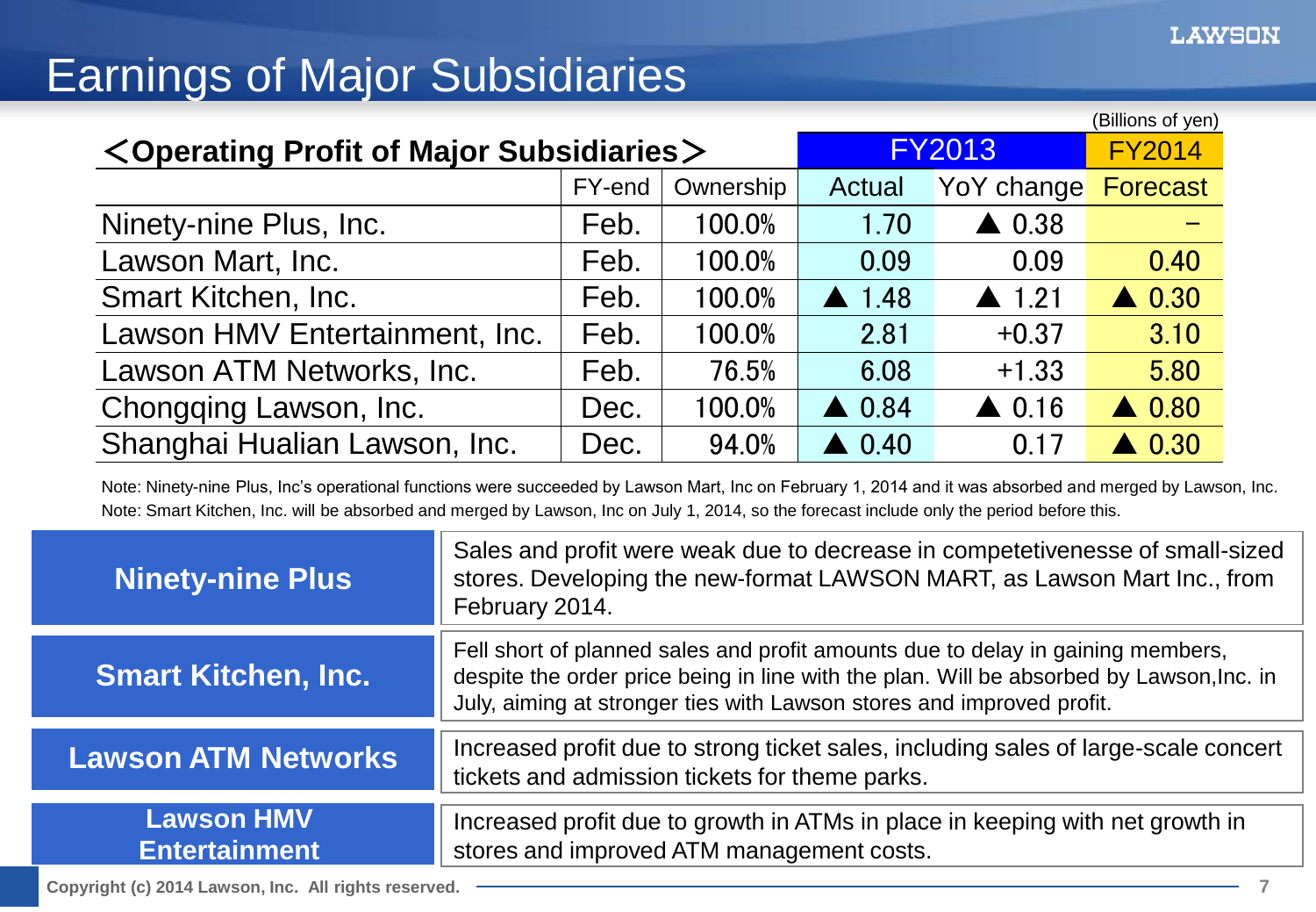## Cash Flows and Capital Expenditures (Consolidated)

|                                     |        |        |               | (Billions of yen) |
|-------------------------------------|--------|--------|---------------|-------------------|
| ● Consolidated Capital Expenditures | FY2011 | FY2012 | <b>FY2013</b> | <b>FY2014</b>     |
|                                     | Actual | Actual | <b>Actual</b> | Plan              |
| New stores                          | 21.5   | 33.1   | 32.2          | 44.5              |
| <b>Existing stores</b>              | 10.2   | 8.7    | 7.0           | 14.5              |
| IT-related                          | 7.7    | 5.9    | 5.3           | 12.0              |
| Other                               | 0.6    | 3.2    | 2.0           | 1.0               |
| Subtotal for capital expenditure    | 40.2   | 51.0   | 46.7          | 72.0              |
| Depreciation and amortization       | 37.8   | 43.8   | 47.8          | 47.5              |

Note: For the depreciation method for property, store and equipment (exclude lease assets), Lawson, Inc. and its domestic consolidated subsidiaries adopt straight-line method instead of declining-balance method from FY2014. Based on this change, FY2014 plan of depreciation expense is expected to decrease by 5,000 million yen compared to results using declining-balance method.

|                                                                       |                       |                       |                  | (Billions of yen)        |
|-----------------------------------------------------------------------|-----------------------|-----------------------|------------------|--------------------------|
| ● Consolidated Cash flows                                             | FY2011                | FY2012                | <b>FY2013</b>    | <b>FY2014</b>            |
|                                                                       | Actual                | Actual                | Actual           | <b>Plan</b>              |
| Cash flows from operating activities                                  | 86.3                  | 85.1                  | 81.5             | <b>Approx. 100.0</b>     |
| Cash flows from investing activities                                  | $\triangle$ 52.9      | $\triangle$ 54.1      | $\triangle$ 47.9 | Approx. $\triangle$ 70.0 |
| Free cash flows                                                       | 33.4                  | 30.9                  | 33.5             | Approx. 30.0             |
| Cash flows from financing activities                                  | $\triangle$ 27.5      | $\triangle$ 31.9      | $\triangle$ 39.6 | Approx. 440.0            |
| (Cash dividends paid)                                                 | $\blacktriangle$ 17.1 | $\blacktriangle$ 19.2 | $\triangle$ 20.9 | $\triangle$ 23.0         |
| Cash and cash equivalents at end of period                            | 73.6                  | 72.7                  | 68.7             |                          |
| Expect a temporary increase in investment cash flow in FY2014, due to |                       |                       |                  |                          |
| enhancement of existing stores and system investment.                 |                       |                       |                  |                          |

**Copyright (c) 2014 Lawson, Inc. All rights reserved. 8**

LAWSON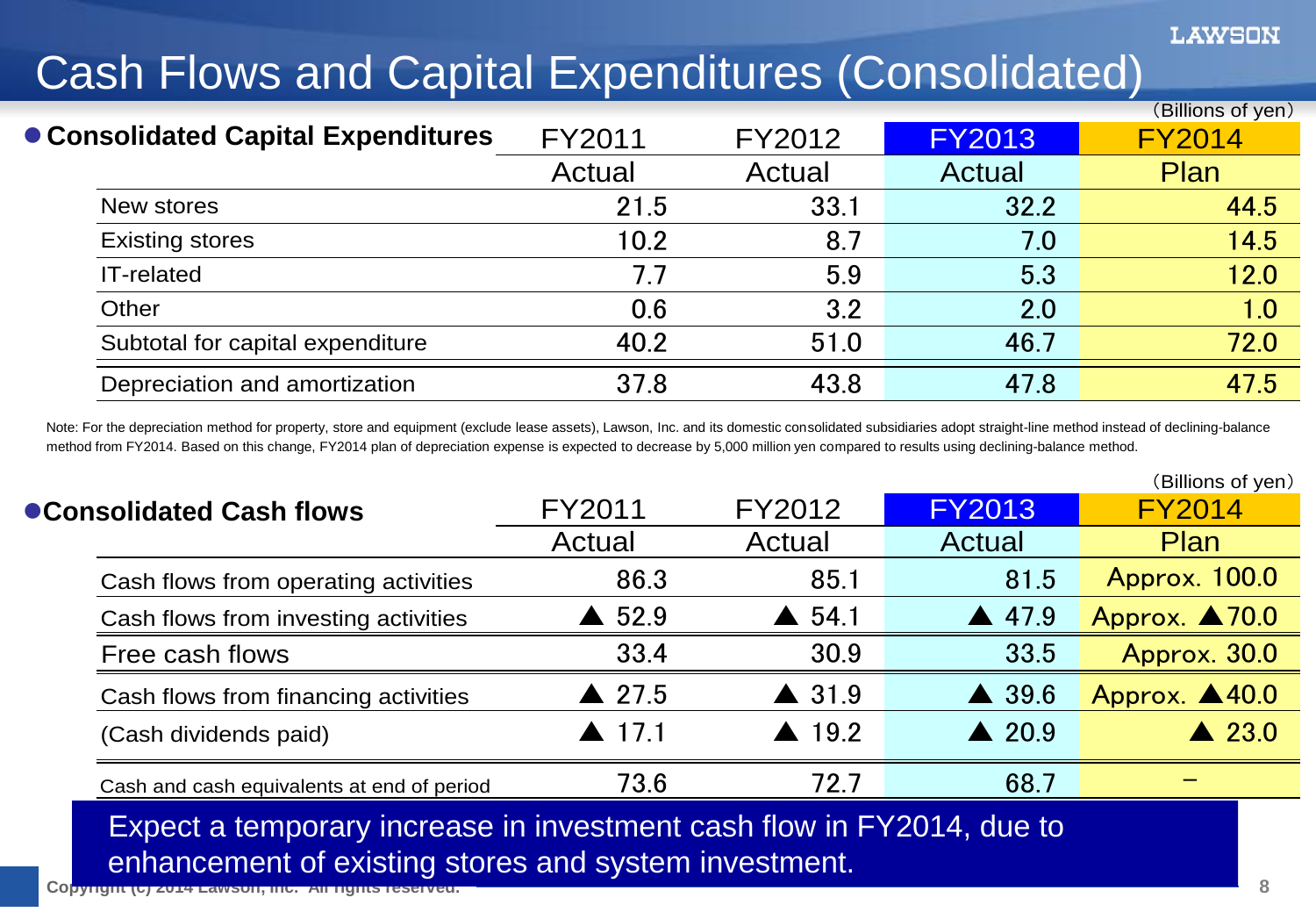## FY2014 Company Forecast, Consolidated

|                                                                    | FY2012   | FY2013   |          | <b>FY2014 Forecast</b> |
|--------------------------------------------------------------------|----------|----------|----------|------------------------|
| (Billions of yen)                                                  | Actual   | Actual   | Plan     | YoY                    |
| Net sales of all stores                                            | 1,906.5  | 1,945.3  | 2,029.0  | 104.3%                 |
| <b>Operating profit</b>                                            | 66.2     | 68.1     | 75.0     | 110.1%                 |
| Operating profit ratio                                             | 3.5%     | 3.5%     | 3.7%     | $+0.2%P$               |
| <b>Recurring profit</b>                                            | 65.9     | 68.8     | 73.9     | 107.3%                 |
| Net profit                                                         | 33.1     | 37.9     | 38.9     | 102.5%                 |
| EPS(Yen)                                                           | 332.20   | 380.04   | 389.37   | $+9.33$                |
| Dividend per share (Yen)                                           | 200      | 220      | 240      | $+20$                  |
| <b>ROE</b>                                                         | 15.2%    | 16.1%    | 15.4%    | $\triangle$ 0.7%P      |
| Total no. of stores in Japan                                       | 11,130   | 11,606   | 12,288   | $+682$                 |
| (Non-consolidated*)*excluding LAWSON MART/LAWSON STORE100 business |          |          |          |                        |
| Gross profit at existing stores (YoY)                              | 101.2%   | 101.5%   | 101.3%   | $\triangle 0.2\%$ P    |
| Net sales at existing stores (YoY)                                 | 100.0%   | 99.8%    | 100.0%   | $+0.2%P$               |
| Gross profit margin ratio                                          | 30.5%    | 31.0%    | 31.4%    | $+0.4%P$               |
| Gross profit margin difference excluding<br>cigarette sales (YoY)  | $+0.5%P$ | $+0.4%P$ | $+0.3%P$ | $\triangle$ 0.1%P      |

Note: For the depreciation method for property, store and equipment (exclude lease assets), Lawson, Inc. and its domestic consolidated subsidiaries adopt straight-line method instead of declining-balance method from next consolidated fiscal year. Based on this change, operating profit, recurring profit are expected to increase by 5,000 million yen respectively compared to results using declining-balance method. Note: Reflect to the change in store counting standard from fiscal year 2014, small stores (82 stores as of March, 1 2014) also are included in the calculation table of fiscal year 2014.

Plan to increase operating profit for the 12th consecutive year, led by growth in Japan's CVS business, despite advanced investment burden for overseas businesses and some other new businesses.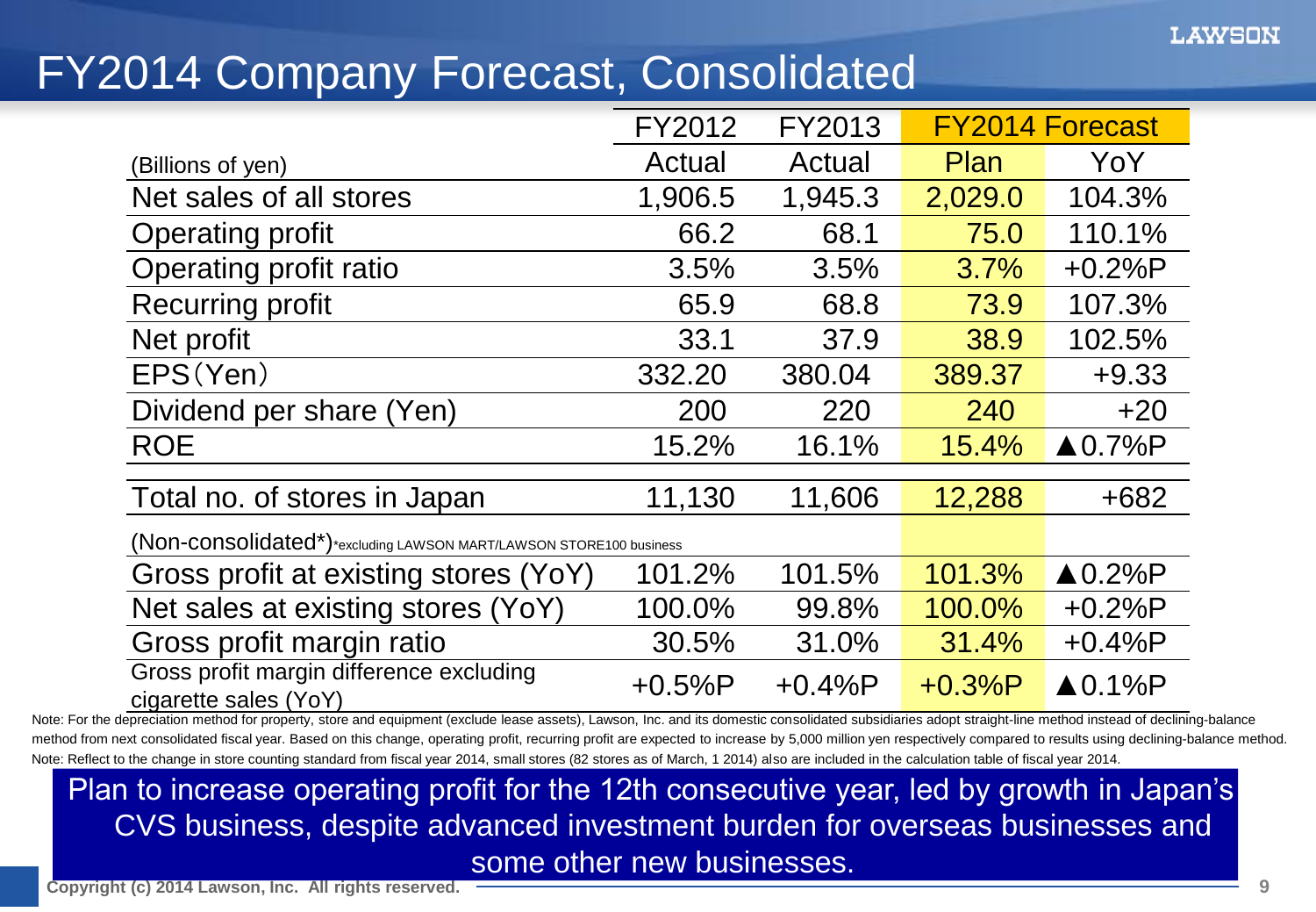## Lawson's New Management Team

Chief Executive Officer Representative Director Takeshi Niinami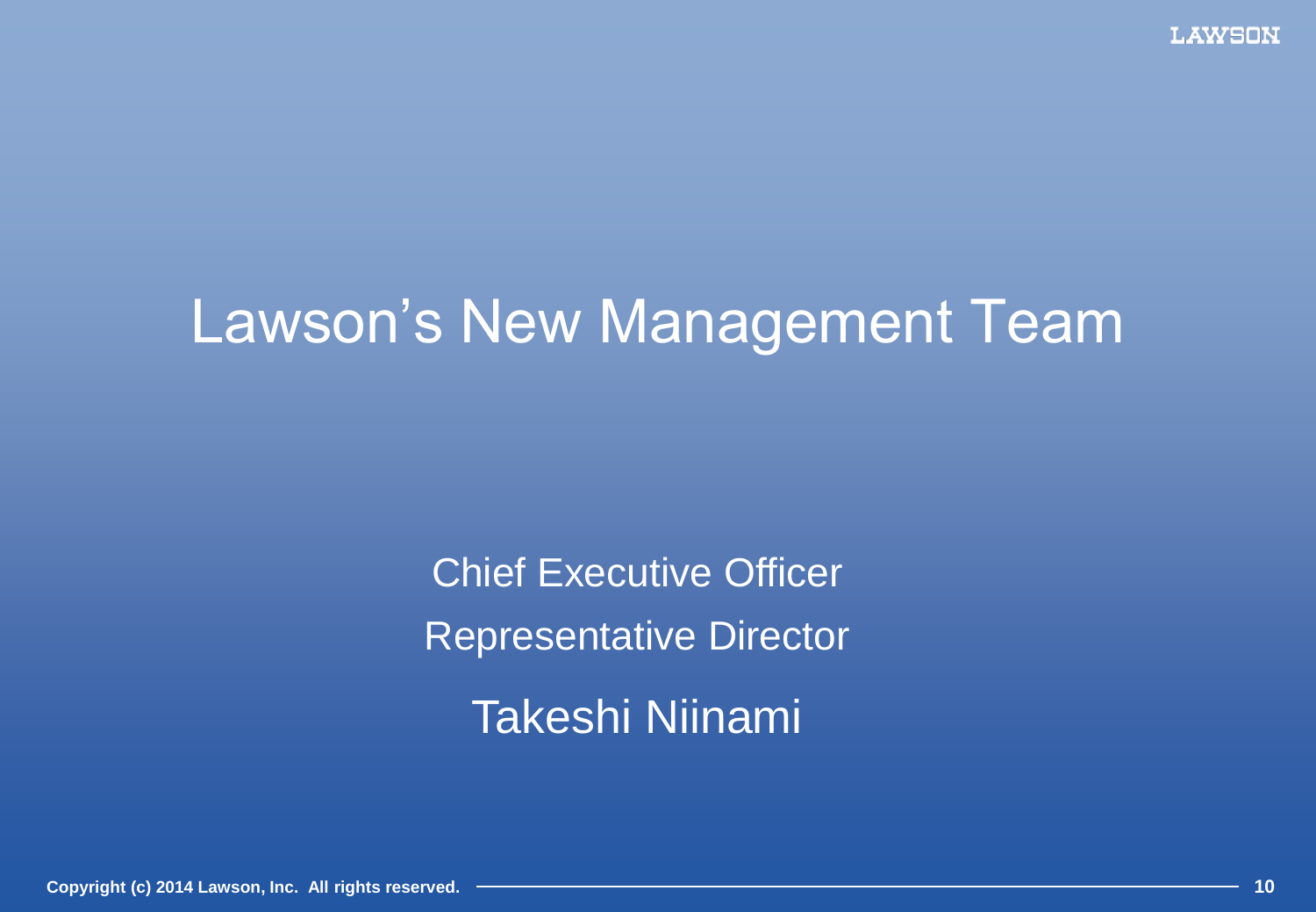## 12-year Performance



**Since my appointment as the CEO, I strived to increase corporate value by focusing on developing human capital and fostering innovation. Lawson will continue to serve our communities and achieve mutual growth.**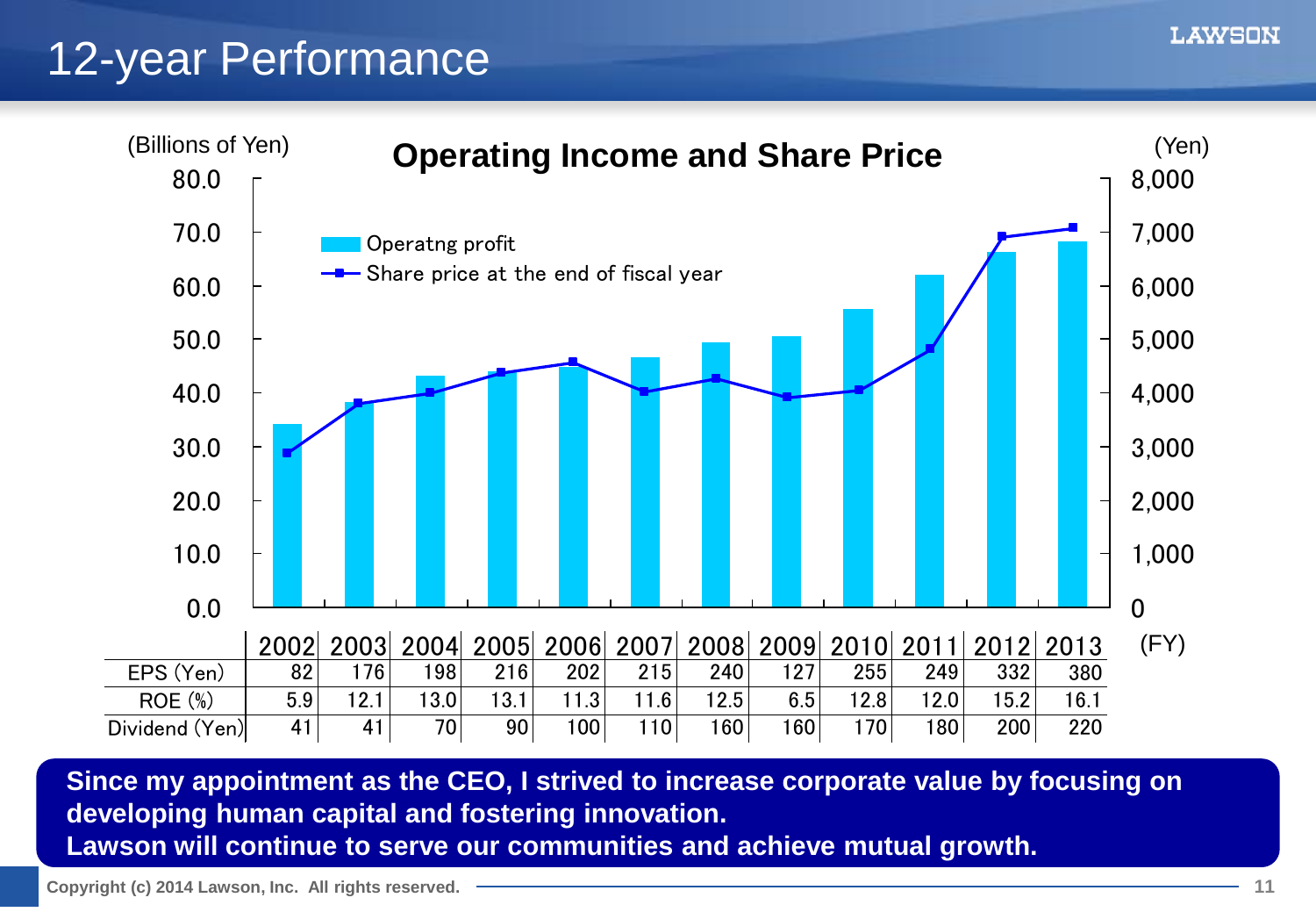#### **2011- 2014**



I was convinced that measures such as launch of a branch system fostered the development of capable managers.

- I realized that Lawson requires a teamwork-driven leader to further enhance the growth of our company.
- I then decided to focus on assisting our management team, led by a teamwork leader.

Tamatsuka and other executives enhanced their ability by means of decentralization, delegation of authority, and direct mentorship, while Lawson's level of human capital was reinforced through training at Lawson University.

**I was convinced that now is the time for a new management team led by Tamatsuka to take leadership in order to further raise our corporate value.**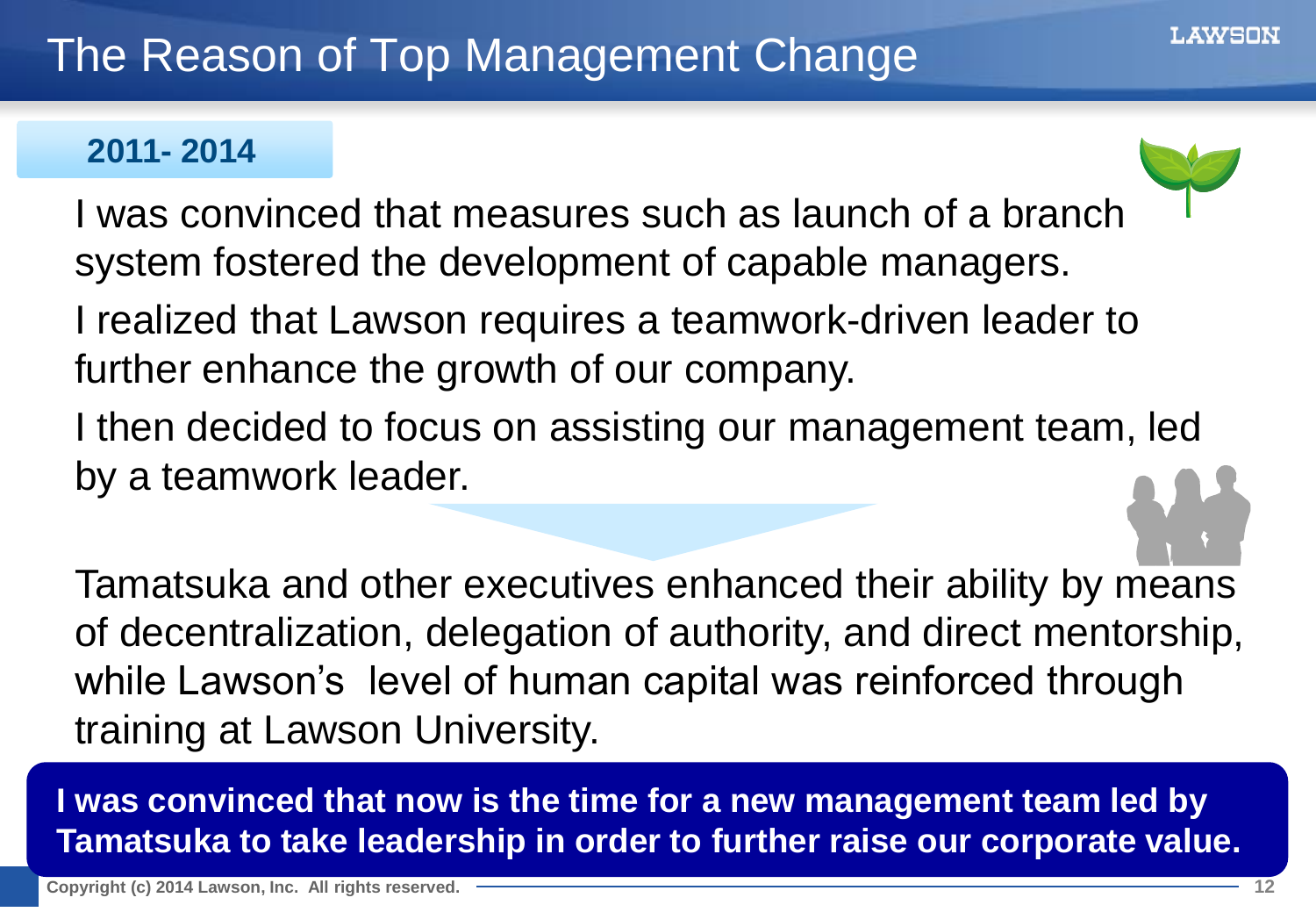## The unchanged value of Lawson

#### **Lawson's DNA**



**We are committed to continue increasing our corporate value for all stakeholders.**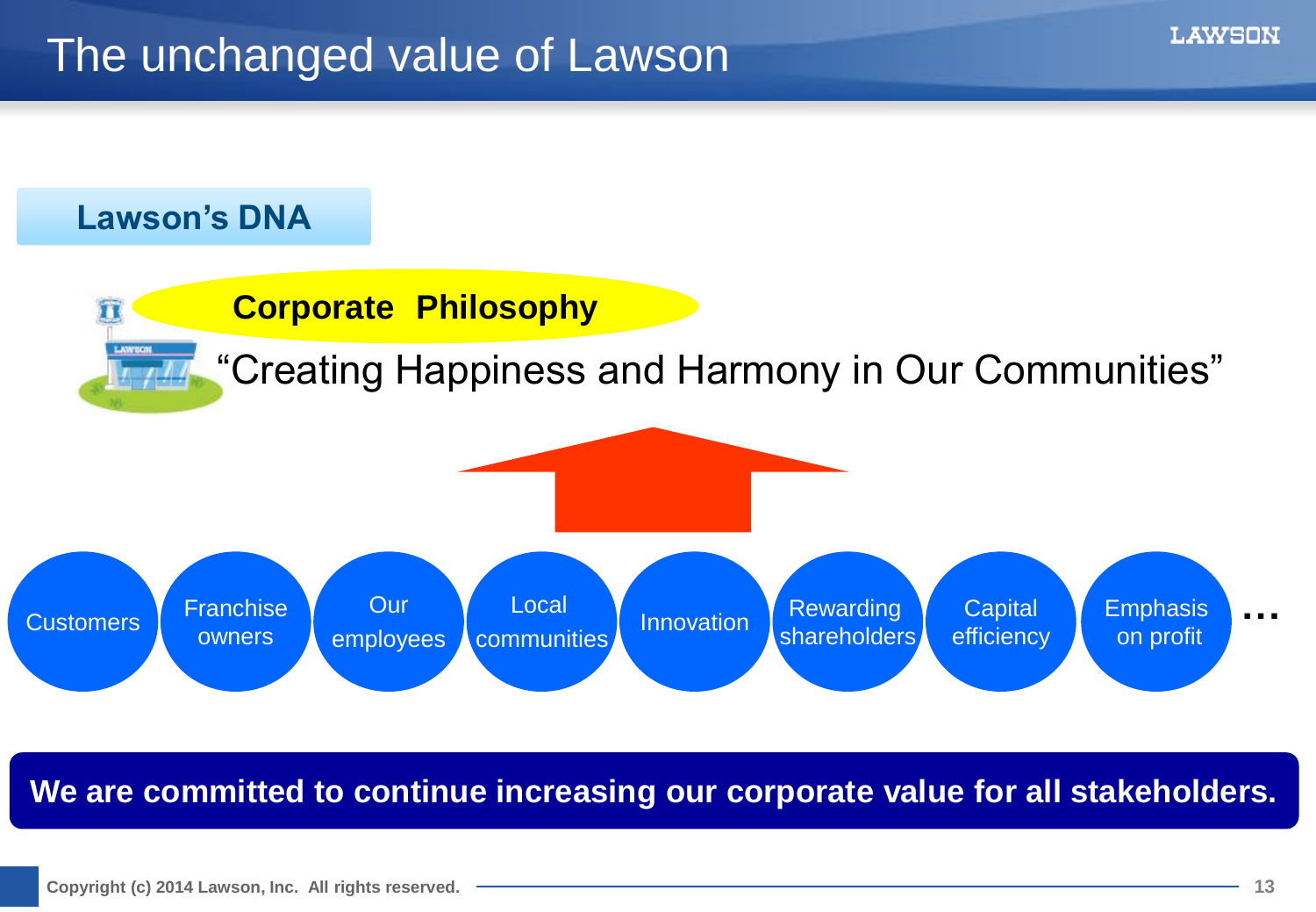## New Management Team and Governance

LAWSON

## **Management team from May 27** interspontivable officially resolved at the General Meeting of Shareholders and

#### **New team of 9 directors**

#### **Genichi Tamatsuka, President and CEO,**

#### **Representative Director**



- Committed to realize Lawson's corporate philosophy
- Strong trust from franchise owners
- **Broad, proven experience as** a corporate executive.

### **Sadanobu Takemasu Senior Executive Vice President**

 **the subsequent Meeting of the Board of Directors**

#### **Representative Director**



- Strong relationship with Mitsubishi corporation
- $\blacksquare$  Role as a supporting executive to President Tamatsuka

#### **Outside directors 5 out of 9 directors (including 3 women, who are also independent directors)**

**Independent directors 3 out of 9 directors 3 out of 4 auditors**

#### **Executive officers**

**Executive officers having various backgrounds will support the Tamatsuka team.**

**In order to avoid having two leaders, I will contribute to raising Lawson's corporate** 

**value by serving as Chairman without representative right.**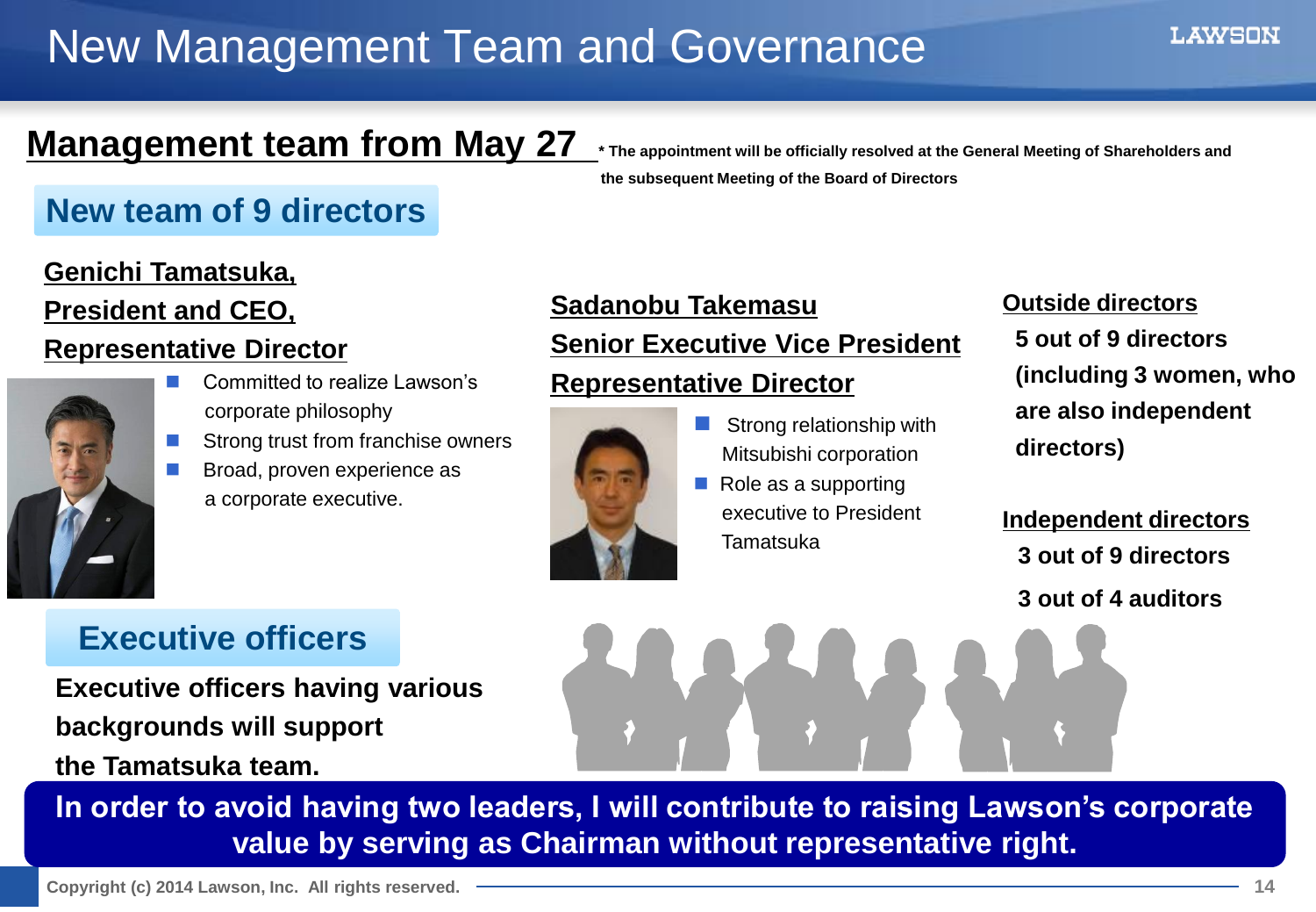# Management Policy to Drive Our Growth Forward

## Chief Operating Officer Representative Officer and Member of the Board Genichi Tamatsuka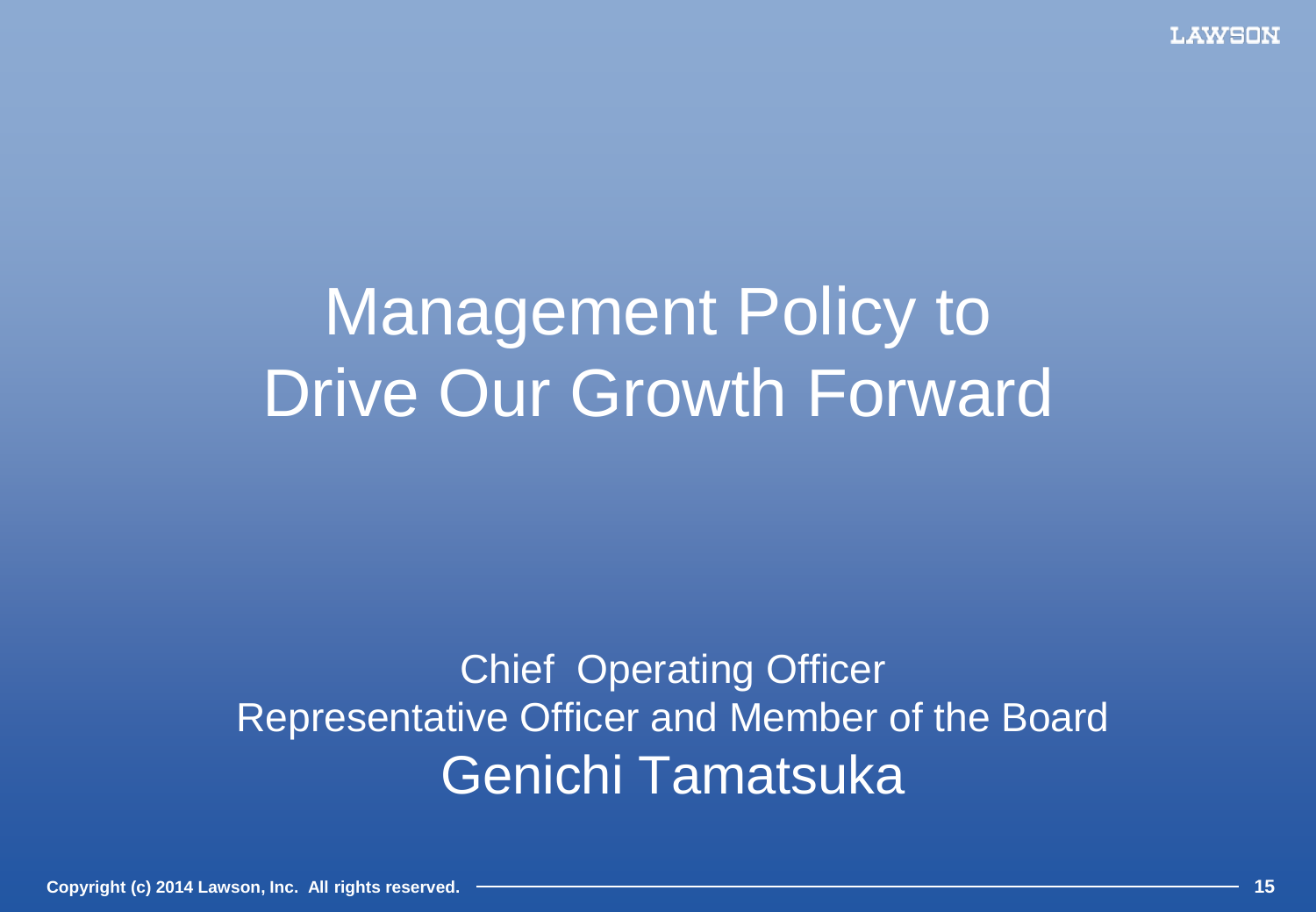## The Five Key Principles

- **1. Ensure that Lawson's Corporate Philosophy is instilled in our organization and its people, respecting the values articulated, as everything we do is inspired by this Corporate Philosophy.**
- **2. Strengthen the relationship with the franchise owners and achieve mutual growth in addition to collaborative success.**
- **3. Become the world's No.1 manufacturing retailer based on small commercial areas.**
- **4. Motivate each individual to take initiative and at the same time adhering to discipline, in order to pursue success.**
- **5. Foster and empower 100 young leaders of the next generation.**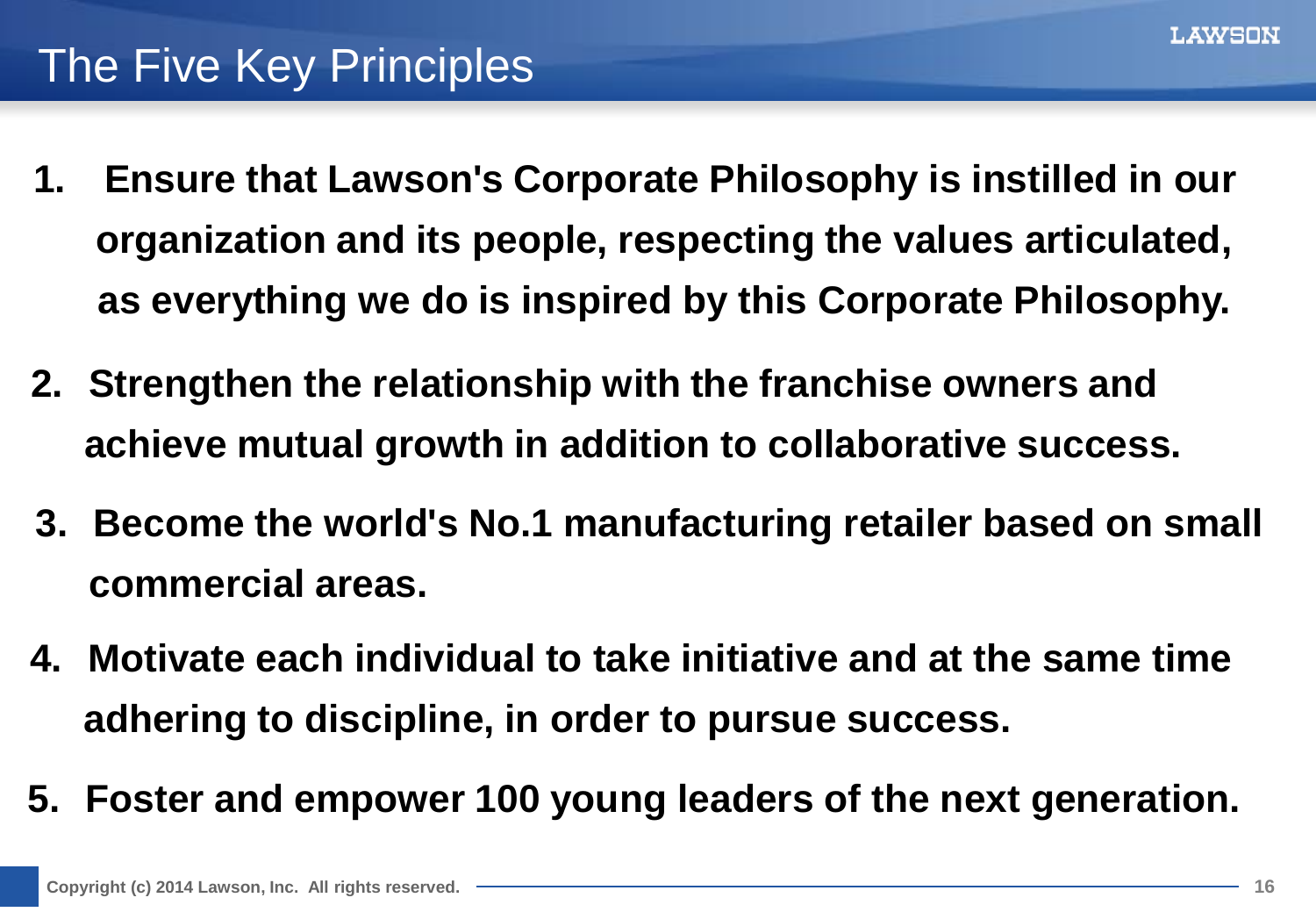## Evolution of Lawson's SCM and CRM

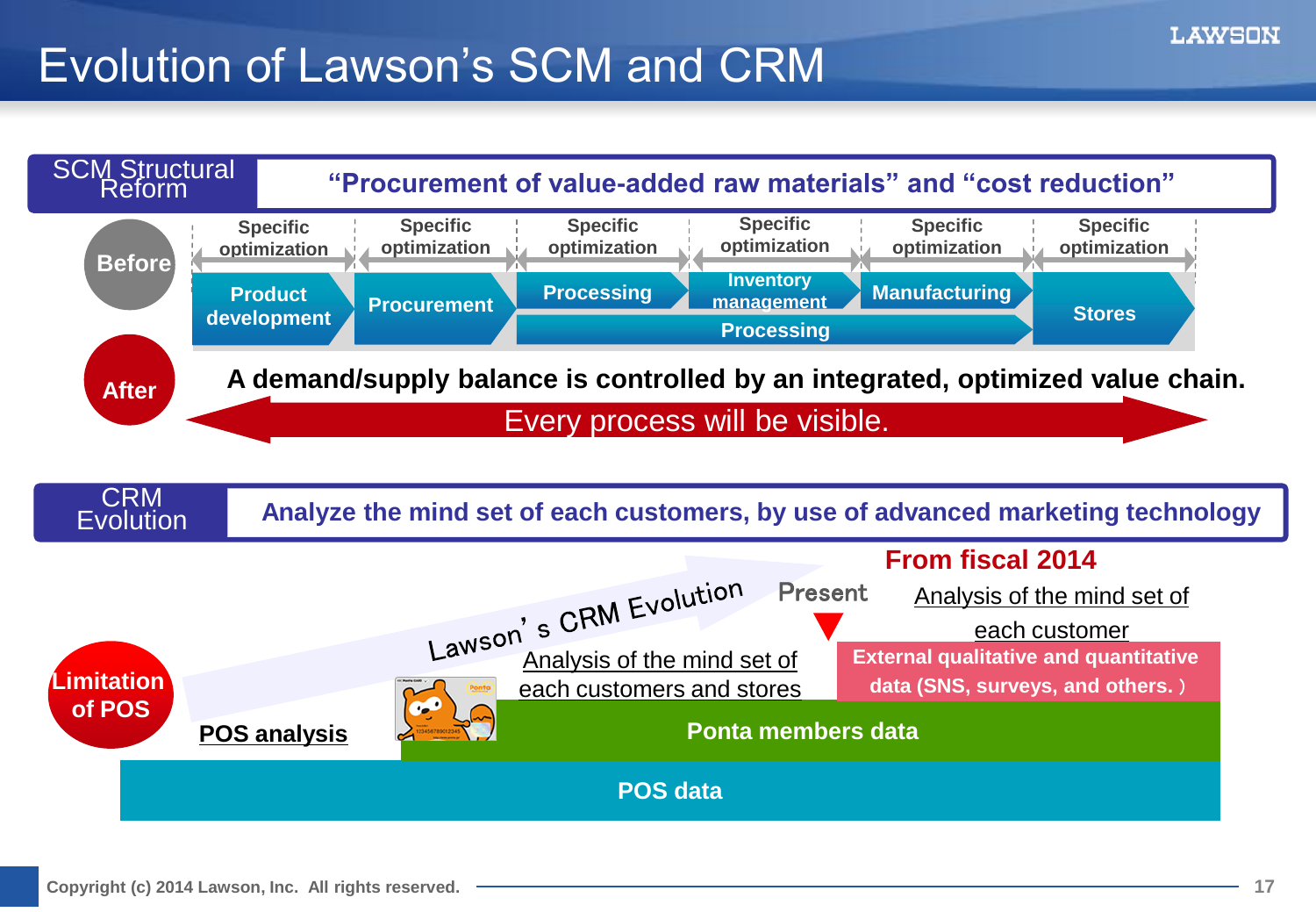## Leverage Our Strength to Capture More Market Opportunities



## Healthy food with good taste

**LAWSON**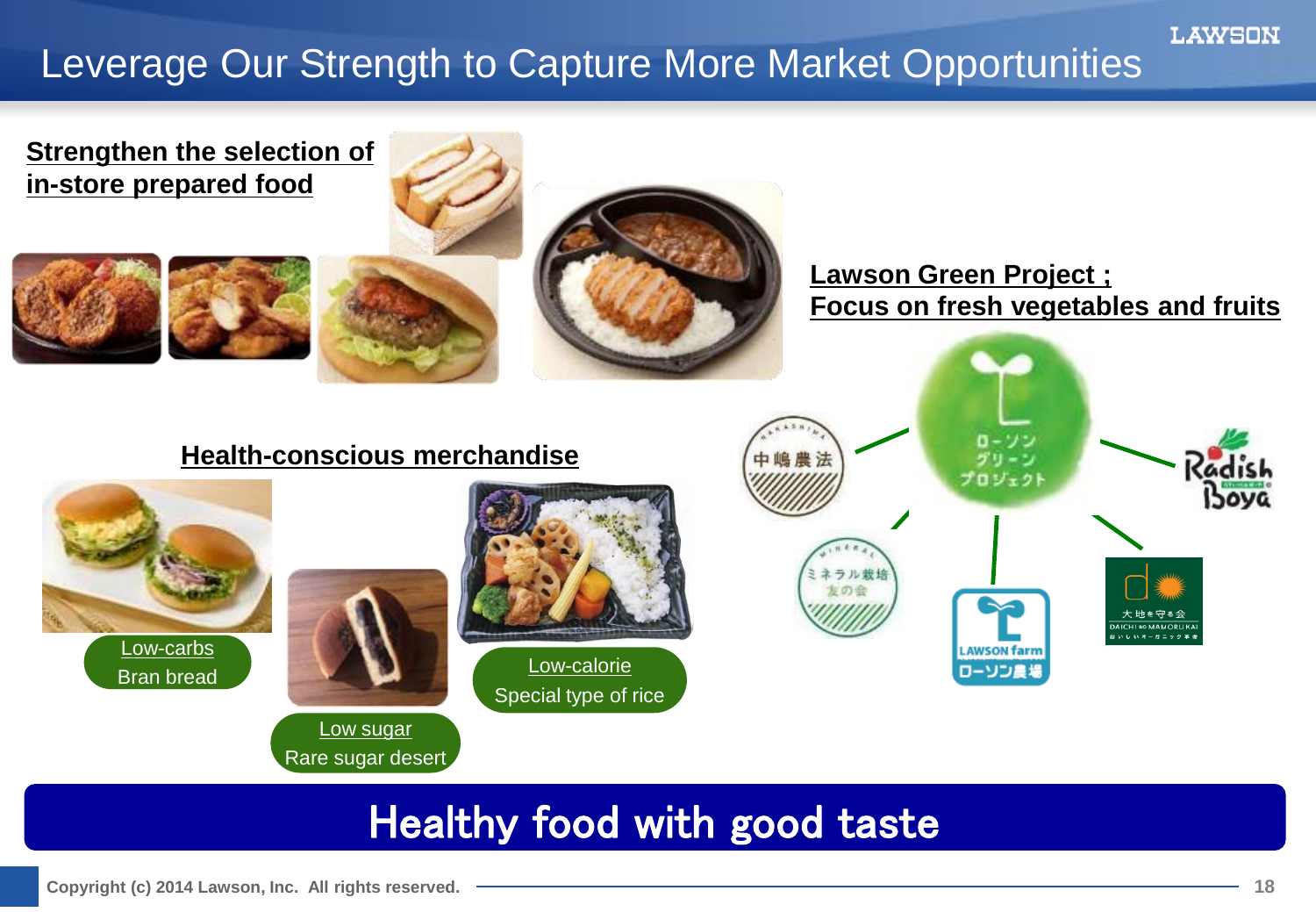#### WSON Improve Each Store and Deepen Ties with Franchise Owners



**Franchise owners exchange views, share experiences, and gained know-how in order to improve the level of stores in the same area.**



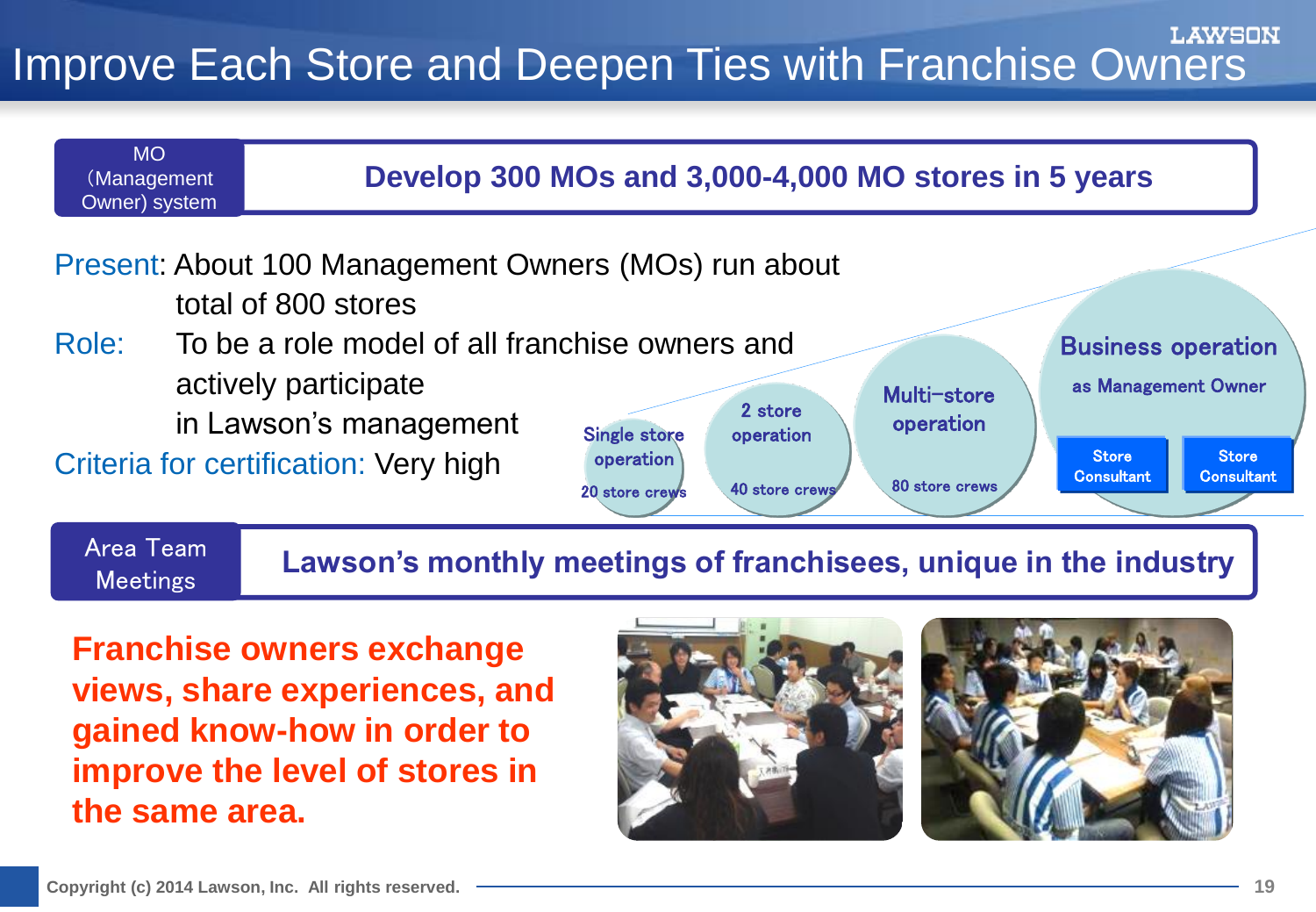#### LAWSON Flexibly Respond to Changes of Community Customers

#### **Aging population**



#### **More small households**

**Ratio of households of singles and couples with no children**

> 1990 38.6% 2030 (Est.) 57.5%

#### **Change in consumer behavior and mind**

**Stronger preference for healthy, reliable, safe foods**

**Increase in shopping refugees** 

#### **Change in the competitive environment**

**Surge in the number of conventional CVS**



#### **Improve food-related products and assortment**



#### **Strengthen and promote health-related initiatives**



×



#### **Reinforce home convenience businesses**

**Evolve into a CVS model that satisfies broad daily-life needs in each small commercial area**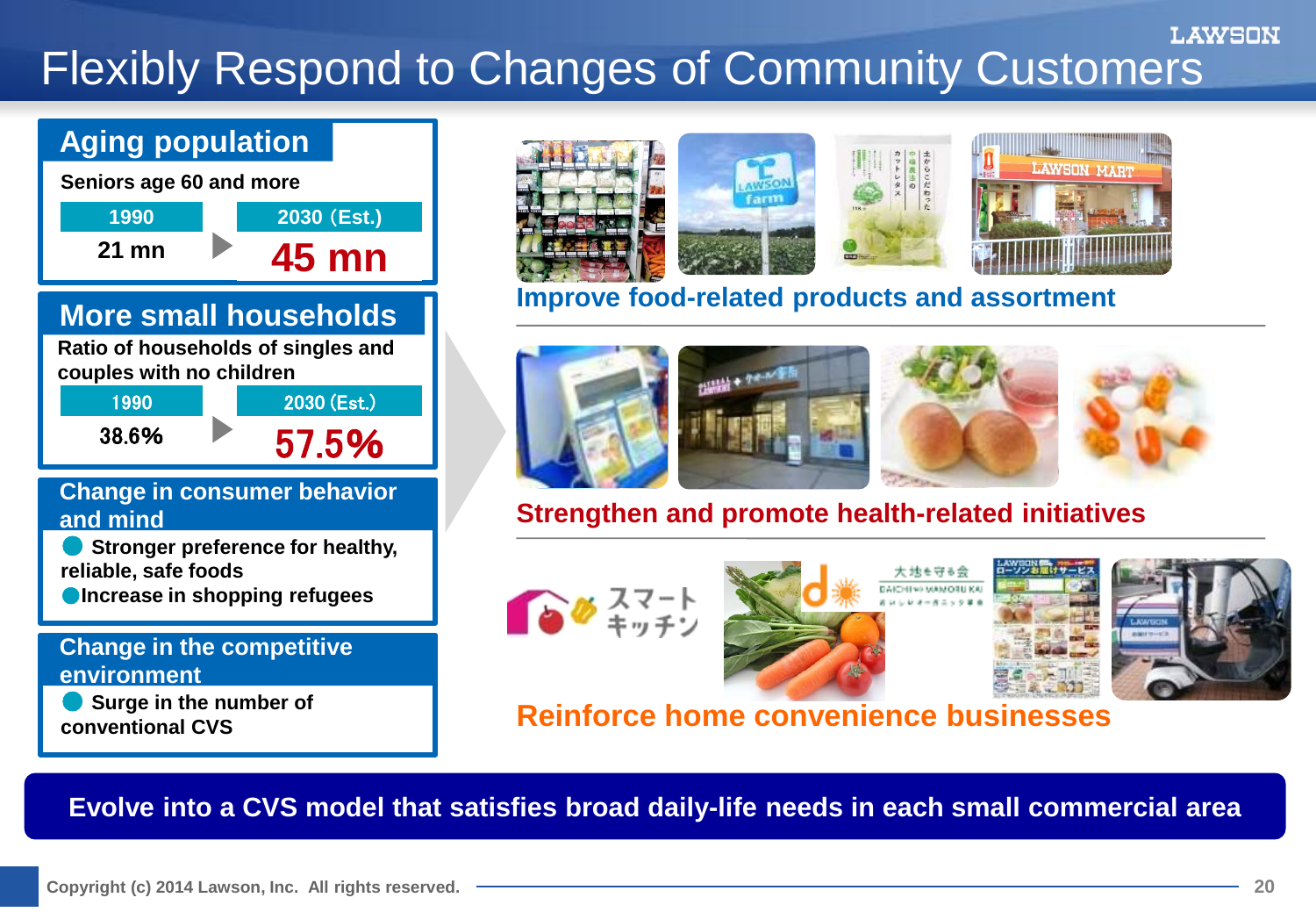## Multi Format Strategy: LAWSON MART



## LAWSON MART = Launch of the next-gen convenience store Convenience of a convenience store and merchandise assortment of a supermarket

#### **Supermarket**

★**Wide assortment of merchandise** ★**Large floor space that enables wide assortment**

-Fresh foods -Volume sales of selected products LAWSON

-Ninety-nine Plus' unique sales skills for fresh foods -Sales of moderate-size portions -Low-cost operation

Convenience store

★**24-hour operation** ★**Broad range of services** ★**Compact operation**

-Single item management skill -Developed scheme of Franchise system

#### **Plan to open 100 stores in fiscal 2014 Aim to convert half of the current 1,200 LAWSON STORE100 stores to LAWSON MART in 3 years**

**Copyright (c) 2014 Lawson, Inc. All rights reserved. 21**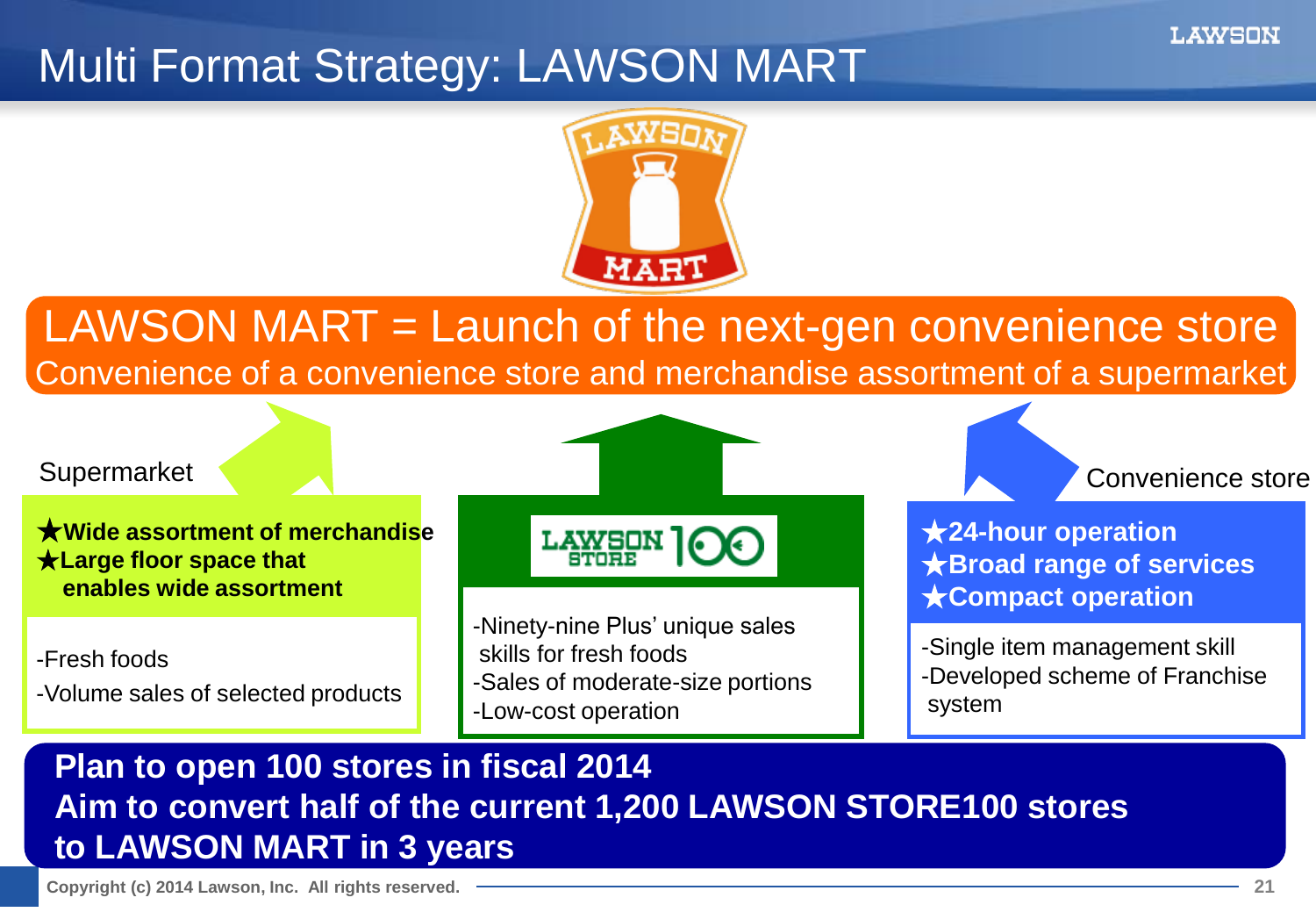## Home Convenience Business

#### Home-delivery platform controlled by Lawson



**One-stop service to customers at home or at stores**



**Strengthen the group synergy of Lawson, such as leveraging distribution network of group companies and open our platform to other companies.**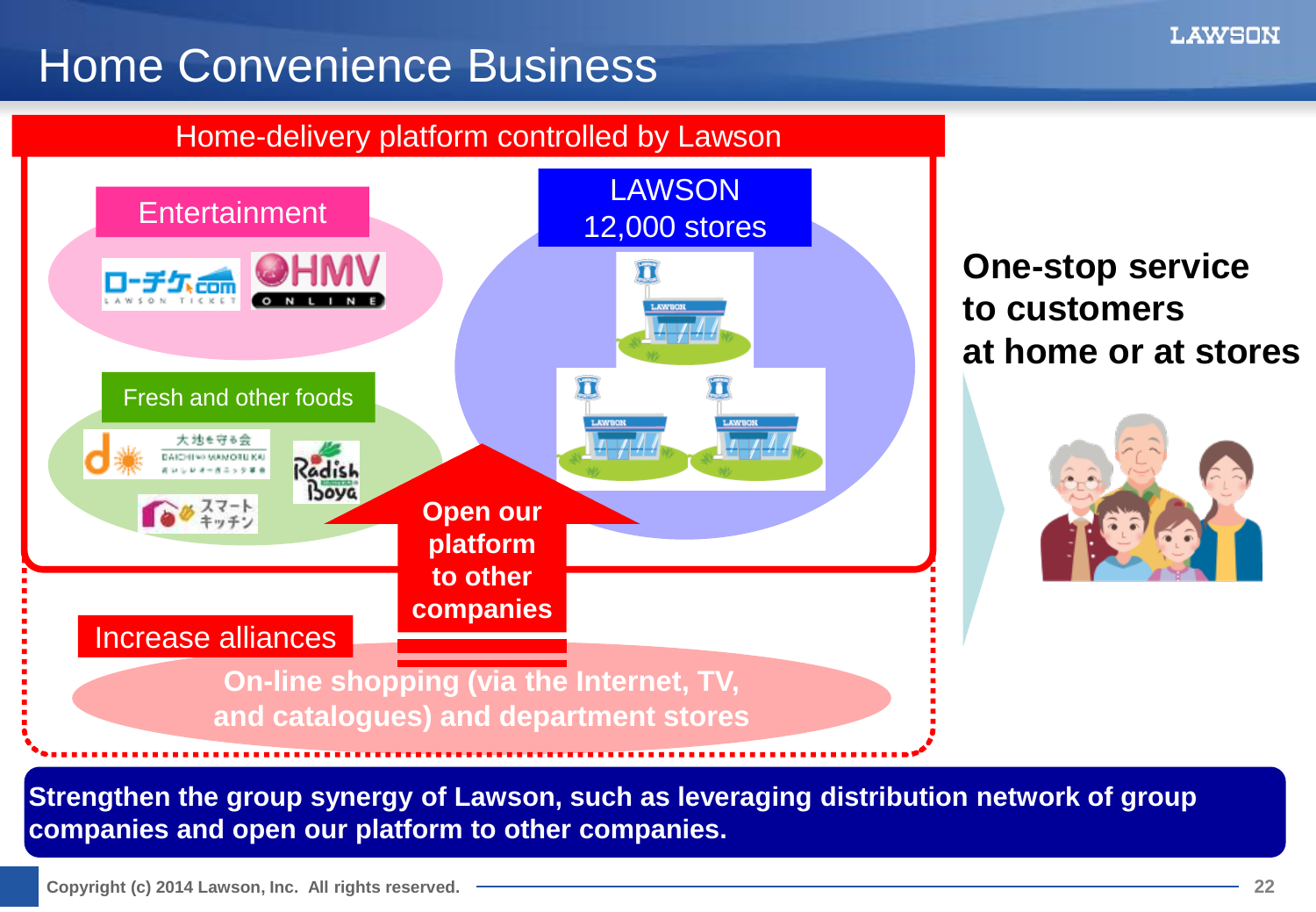## Medium-term Roadmap



#### **Mid-term target : Operating profit 100 billion yen and ROE 20%**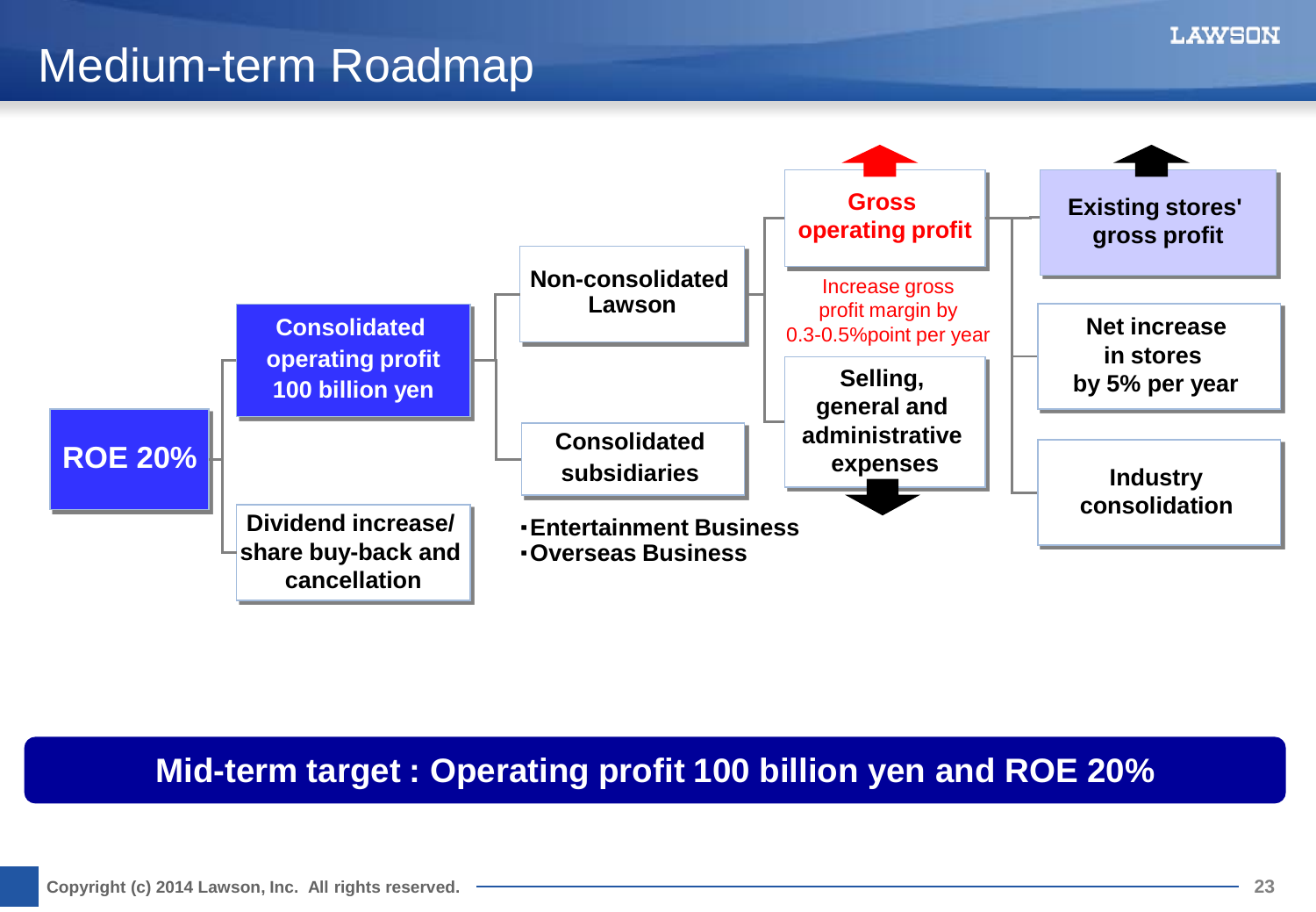## Emphasis on ROIC

#### **Change in ROIC in Comparison to Competitors (FY2003-FY2013)**



Note 1 ROIC = After-tax operating profit (@40% tax rate)/Averaged invested capital for the period (equity + interest-bearing debts) Note 2 The horizontal axis indicates changes in number of stores (from FY2003 to FY2013) Note 3 The arrows indicate changes in ROIC from FY2003 to FY2013

#### We will maintain discipline in ROIC criteria while pursuing large number of store openings this year.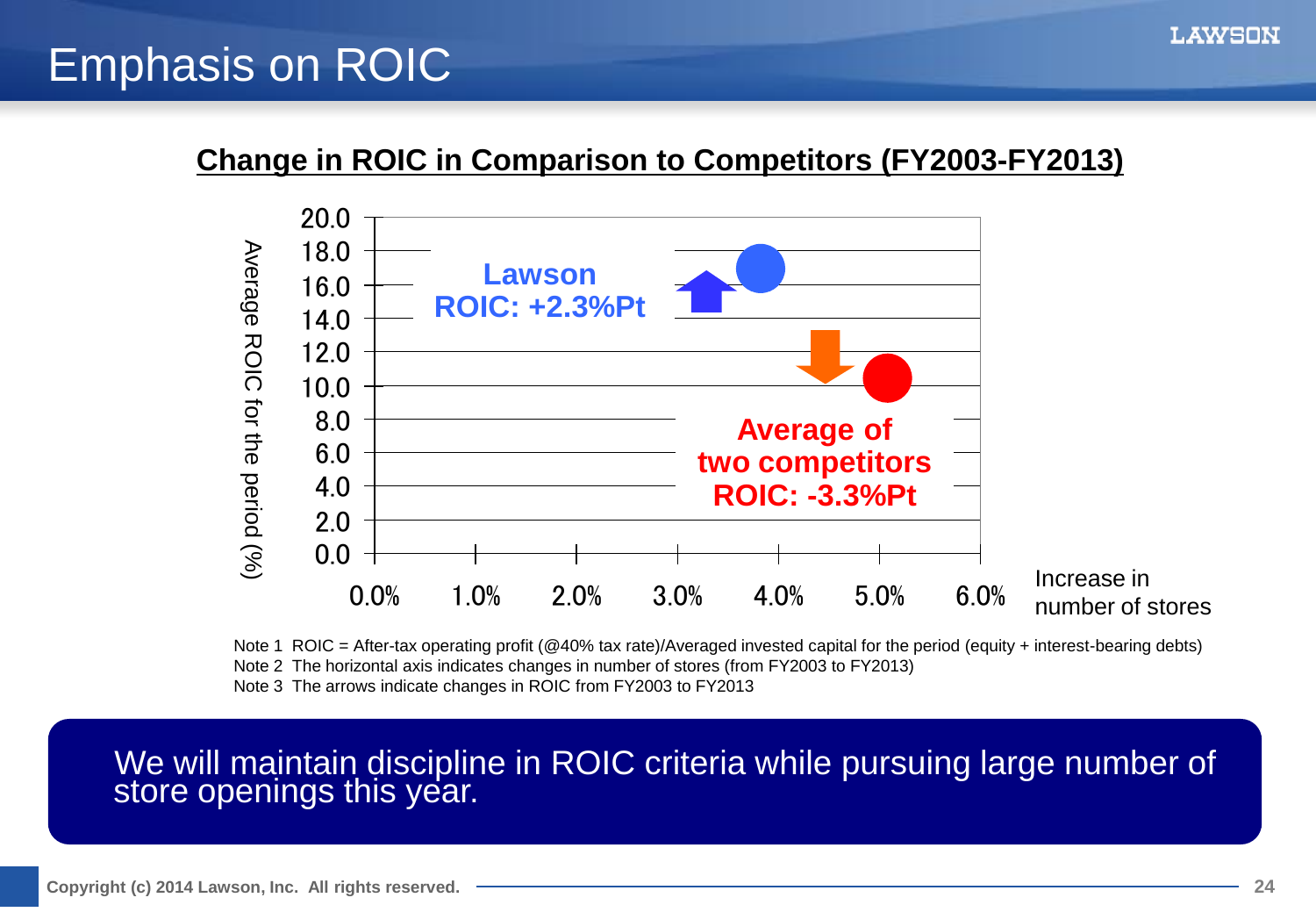## Capital Efficiency and Shareholder Return

#### **Changes in annual dividends per share and dividend yield**

![](_page_24_Figure_3.jpeg)

#### **Continuous return execution independent of temporal ups and downs**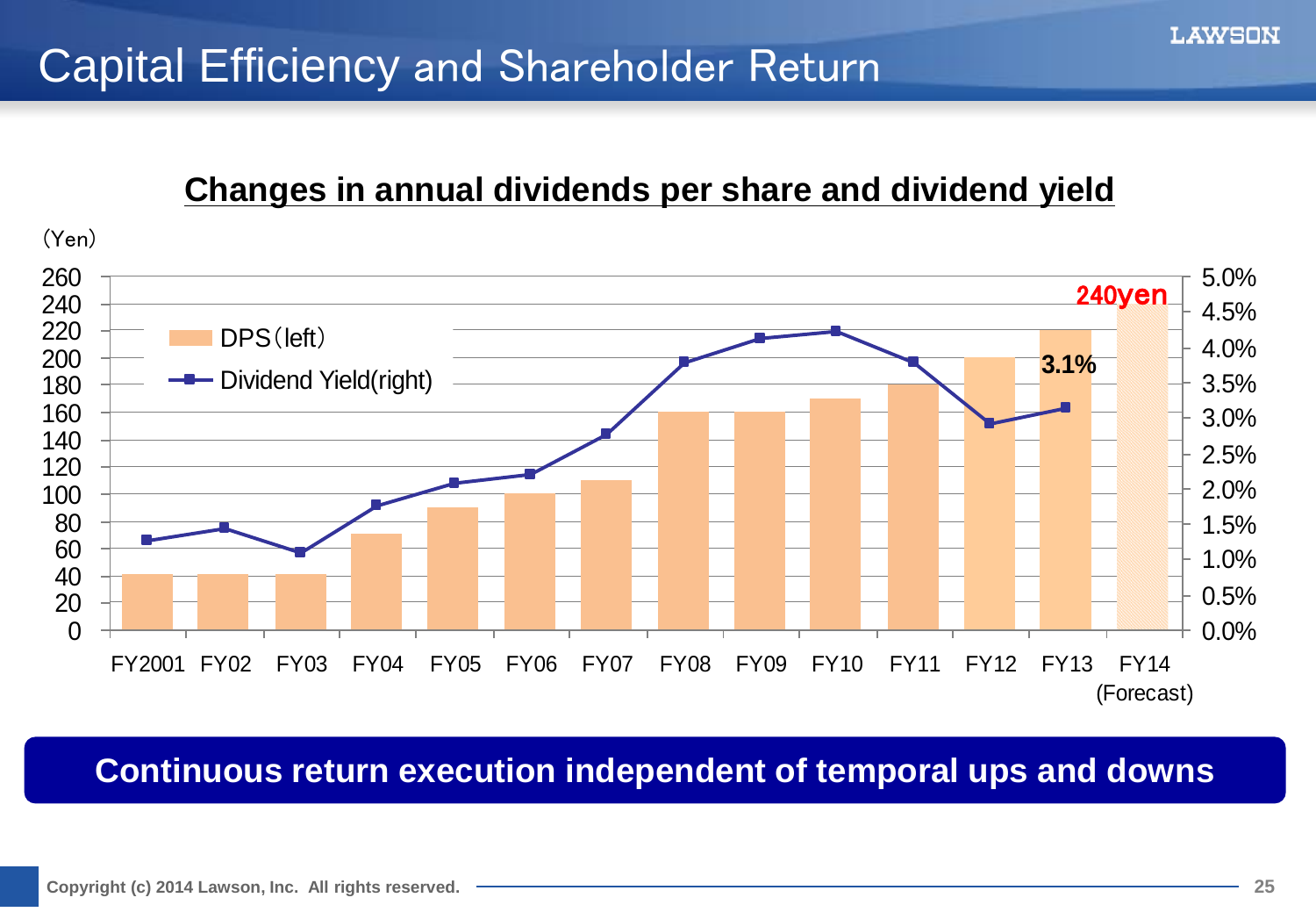# Creating Happiness and Harmony

# in Our Communities.

![](_page_25_Picture_4.jpeg)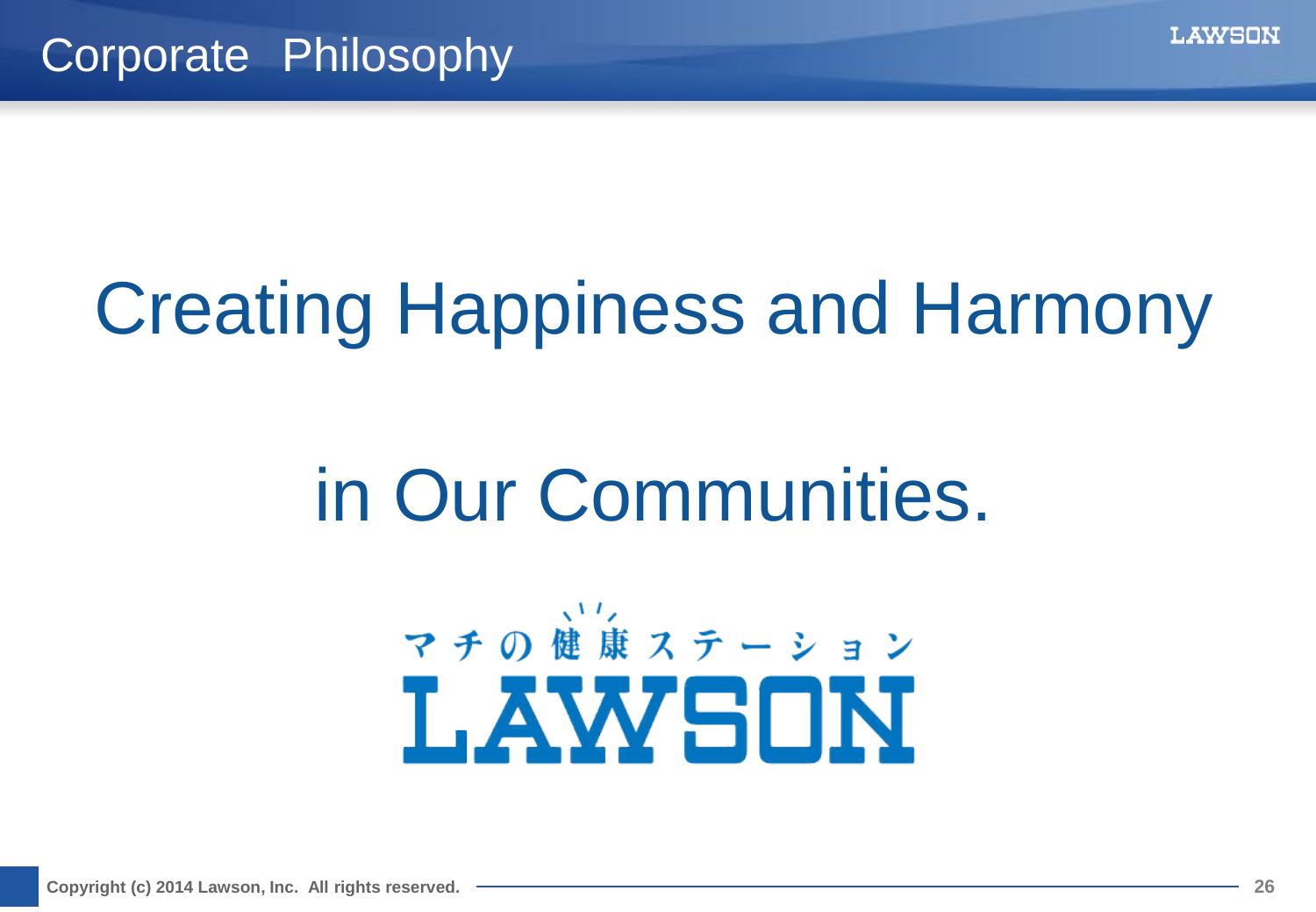**LAWSON** 

# **Reference**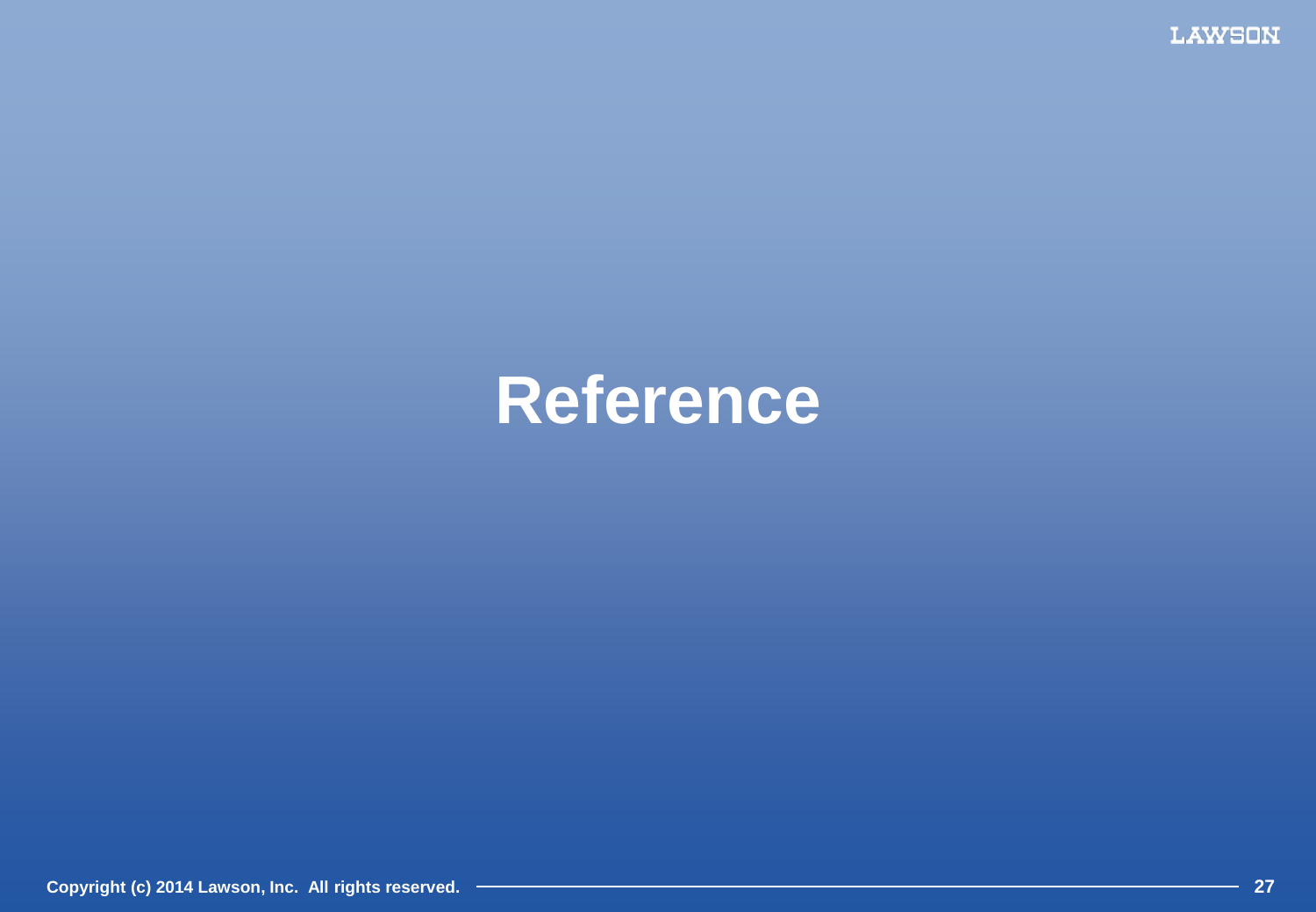## Half Year Breakdown of FY2014 Forecast

|                                 | FY2014Forecast |                             |         |
|---------------------------------|----------------|-----------------------------|---------|
| (Consolidated: Billions of yen) |                | 1st Half 2nd Half Full year |         |
| Net sales of all stores         | 1,024.0        | 1,005.0                     | 2,029.0 |
| <b>Operating profit</b>         | 37.9           | 37.1                        | 75.0    |
| Operating profit ratio          | 3.7%           | 3.7%                        | 3.7%    |
| <b>Recurring profit</b>         | 37.2           | 36.7                        | 73.9    |
| Net profit                      | 19.4           | 19.5                        | 38.9    |
|                                 |                |                             |         |

(Non-consolidated\*) \*excluding LAWSON MART/LAWSON STORE100 business

| Gross profit at existing stores (YoY) 101.3% 101.3% 101.3% |       |          |          |
|------------------------------------------------------------|-------|----------|----------|
| Net sales at existing stores (YoY) 100.0% 100.0% 100.0%    |       |          |          |
| Gross profit margin ratio                                  | 31.3% | $31.5\%$ | $31.4\%$ |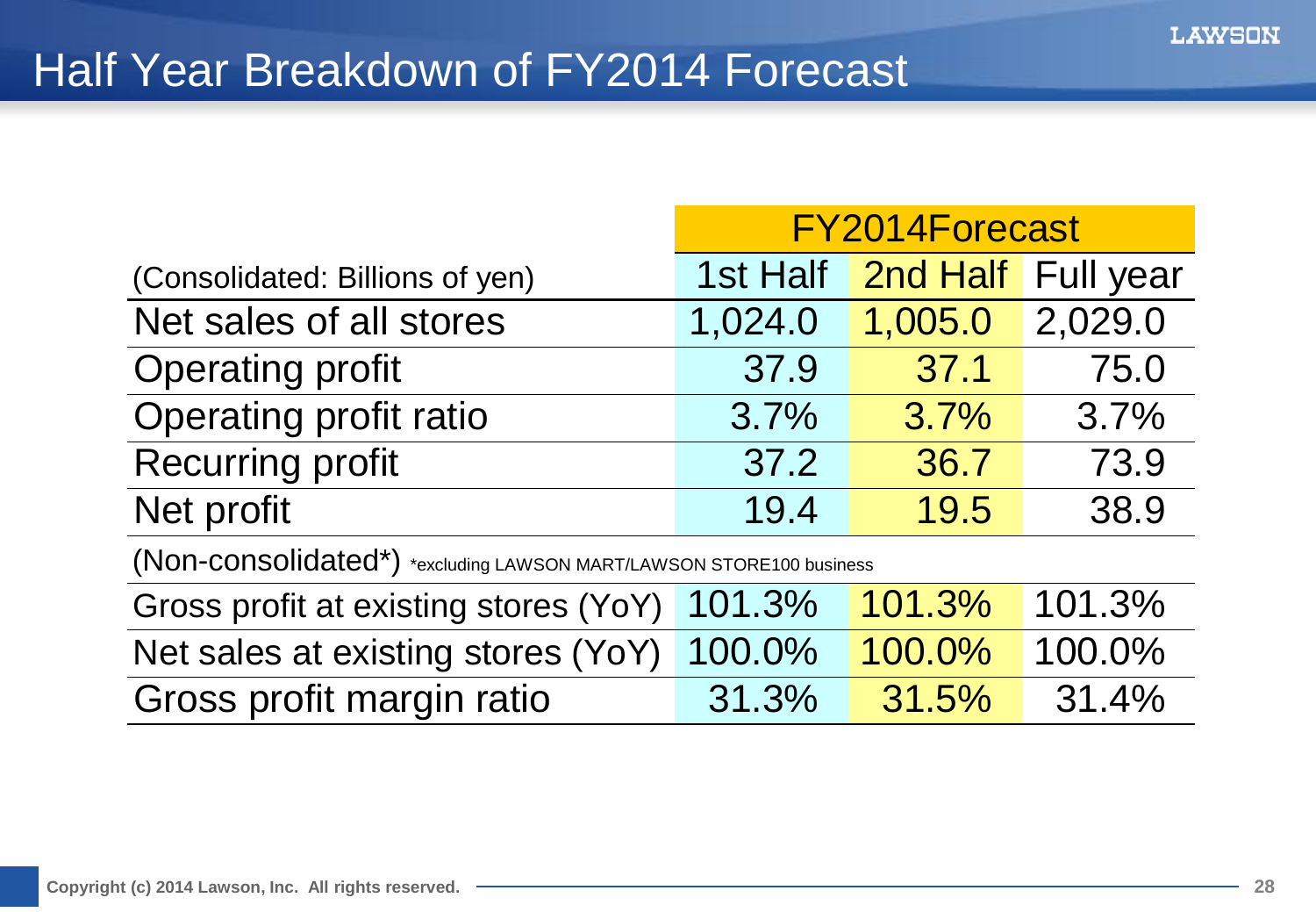## FY2013 Consolidated Balance Sheet

|                               | As of Feb. 28, | Change from     |                                     | As of Feb. 28, | Change from     |
|-------------------------------|----------------|-----------------|-------------------------------------|----------------|-----------------|
|                               | 2014           | Feb. 28, 2013   |                                     | 2014           | Feb. 28, 201    |
| Total current assets          | 195.7          | 15.4            | <b>Total current liabilities</b>    | 246.7          | 6.9             |
| (Cash and deposits)           | 76.7           | $\triangle$ 8.0 | (Accounts payable-trade)            | 89.1           | 1.9             |
| (Accounts receivable)         | 54.1           | 8.1             | (Deposits payable)                  | 87.5           | 0.0             |
| Total noncurrent assets       | 425.2          | 25.6            | <b>Total noncurrent liabilities</b> | 123.7          | 13.9            |
| Property, plant and equipment | 233.4          | 24.2            | (Long-term guarantee deposits)      | 32.2           | $\triangle$ 2.5 |
| Intangible assets             | 28.4           | $\triangle$ 5.6 | <b>Net Assets</b>                   | 250.4          | 20.3            |
| Investments and other assets  | 163.2          | 7.0             | (Common stock)                      | 58.5           |                 |
| (Long-terms loans receivable  | 33.7           | $\triangle$ 0.8 | (Retained earnings)                 | 138.1          | 16.9            |
| (Guatantee deposits)          | 86.1           | 0.0             | Liabilities and net assets          | 620.9          | 41.1            |
| <b>Total Assets</b>           | 620.9          | 41.1            |                                     |                |                 |

|                                     |                | (Billions of yen) |
|-------------------------------------|----------------|-------------------|
|                                     | As of Feb. 28, | Change from       |
|                                     | 2014           | Feb. 28, 2013     |
| <b>Total current liabilities</b>    | 246.7          | 6.9               |
| (Accounts payable-trade)            | 89.1           | 1.9               |
| (Deposits payable)                  | 87.5           | 0.0               |
| <b>Total noncurrent liabilities</b> | 123.7          | 13.9              |
| (Long-term guarantee deposits)      | 32.2           | $\triangle$ 2.5   |
| <b>Net Assets</b>                   | 250.4          | 20.3              |
| (Common stock)                      | 58.5           |                   |
| (Retained earnings)                 | 138.1          | 16.9              |
| Liabilities and net assets          | 620.9          | 41.1              |
|                                     |                |                   |